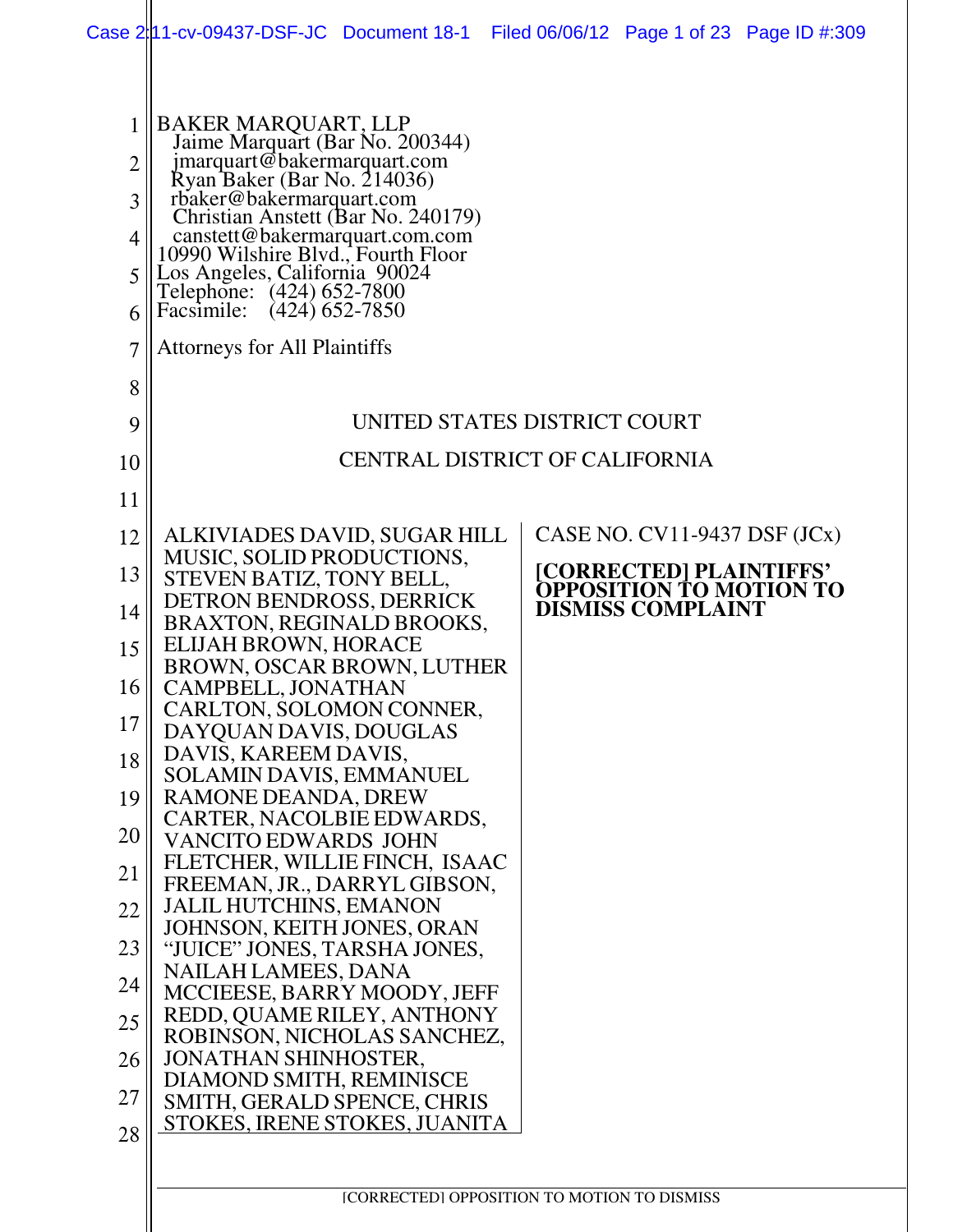|                | Case 2 11-cv-09437-DSF-JC Document 18-1 Filed 06/06/12 Page 2 of 23 Page ID #:310 |  |  |
|----------------|-----------------------------------------------------------------------------------|--|--|
|                |                                                                                   |  |  |
| $\mathbf{1}$   | STOKES, WILLIAM TENNYSON<br>AND THE TENNYSON ESTATE,                              |  |  |
| $\overline{2}$ | CARL THOMAS, JEFF THOMKINS,<br>RONDELL TURNER, RICKY                              |  |  |
| $\overline{3}$ | WALTERS, KEVIN WILLIAMS,                                                          |  |  |
| $\overline{4}$ | YOLANDA WHITAKE, JOSEPH<br>WILLIAMS, RAHEEM WILLIAMS,                             |  |  |
| 5              | CASE WOODWARD, ATTRELL<br>AND JARRETT CORDES,                                     |  |  |
| 6              | MITCHELL GRAHAM                                                                   |  |  |
| $\overline{7}$ | Plaintiffs,                                                                       |  |  |
| $8\,$          | VS.                                                                               |  |  |
| 9              | CBS INTERACTIVE INC., CNET<br>NETWORKS, INC.                                      |  |  |
| 10             | Defendants.                                                                       |  |  |
| 11             |                                                                                   |  |  |
| 12             |                                                                                   |  |  |
| 13<br>14       |                                                                                   |  |  |
| 15             |                                                                                   |  |  |
| 16             |                                                                                   |  |  |
| 17             |                                                                                   |  |  |
| 18             |                                                                                   |  |  |
| 19             |                                                                                   |  |  |
| 20             |                                                                                   |  |  |
| 21             |                                                                                   |  |  |
| 22             |                                                                                   |  |  |
| 23             |                                                                                   |  |  |
| 24             |                                                                                   |  |  |
| 25             |                                                                                   |  |  |
| 26             |                                                                                   |  |  |
| 27             |                                                                                   |  |  |
| 28             |                                                                                   |  |  |
|                |                                                                                   |  |  |
|                | [CORRECTED] OPPOSITION TO MOTION TO DISMISS                                       |  |  |
|                |                                                                                   |  |  |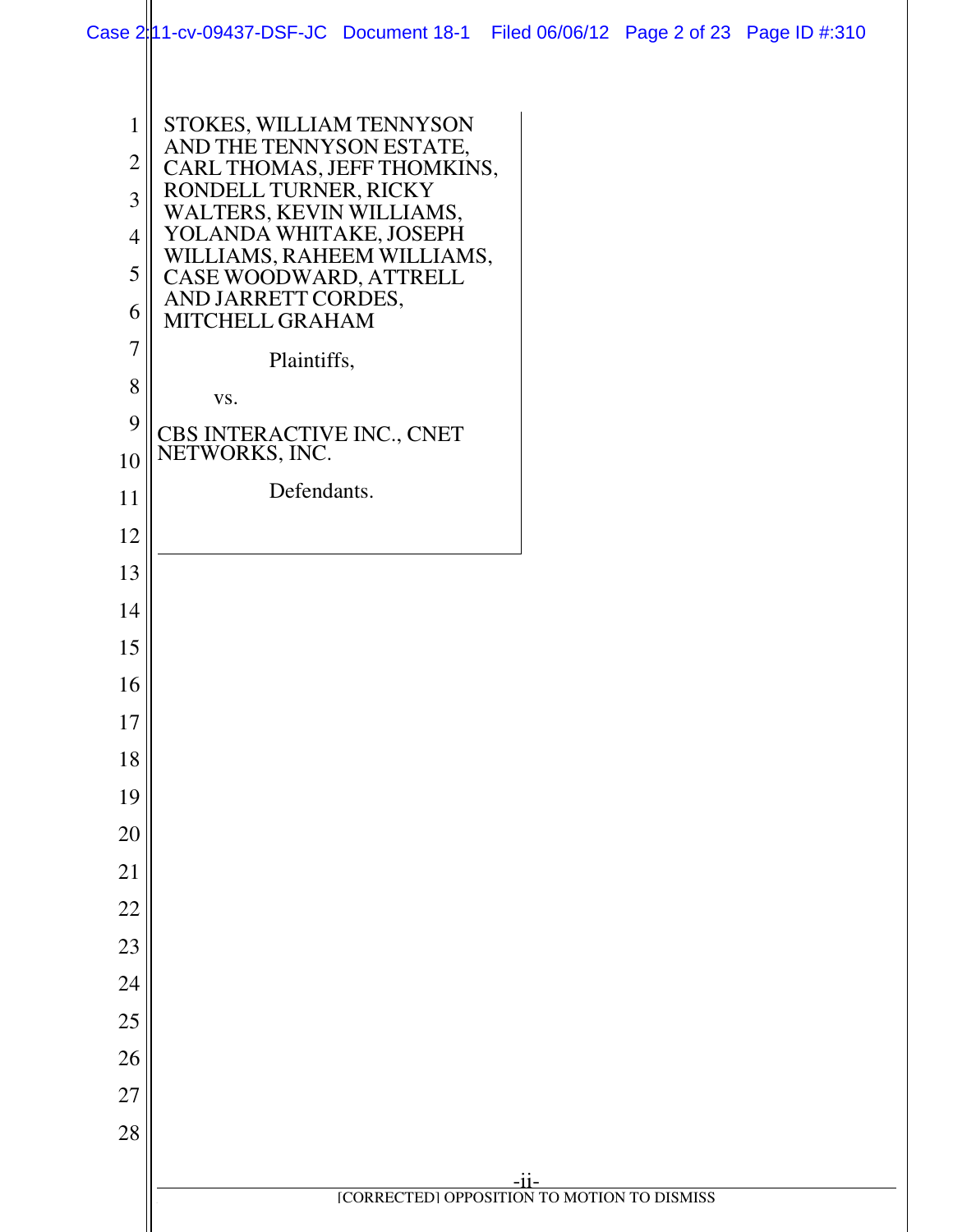| 1              |           | <b>TABLE OF CONTENTS</b>                                        |
|----------------|-----------|-----------------------------------------------------------------|
| $\overline{2}$ |           |                                                                 |
| 3              |           |                                                                 |
| 4              |           |                                                                 |
| 5              | A.        | Plaintiffs Have Pleaded a Claim for Inducement of Infringement2 |
| 6              |           | 1.                                                              |
| 7              |           |                                                                 |
| 8              |           | Plaintiffs' Cite the Wrong Standard For Inducement<br>a.        |
| 9              |           | Plaintiffs have alleged Purposeful Expression and<br>b.         |
| 10             |           |                                                                 |
| 11             | <b>B.</b> | No Legitimate First Amendment Interests Are Implicated by the   |
| 12<br>13       | $C$ .     | Plaintiffs Have Pleaded a Cause of Action for Contributory      |
| 14             | D.        | Plaintiffs Have Pleaded a Cause of Action for Vicarious         |
| 15             |           |                                                                 |
| 16             |           |                                                                 |
| 17             |           |                                                                 |
| 18             |           |                                                                 |
| 19             |           |                                                                 |
| 20             |           |                                                                 |
| 21             |           |                                                                 |
| 22             |           |                                                                 |
| 23             |           |                                                                 |
| 24             |           |                                                                 |
| 25             |           |                                                                 |
| 26             |           |                                                                 |
| 27             |           |                                                                 |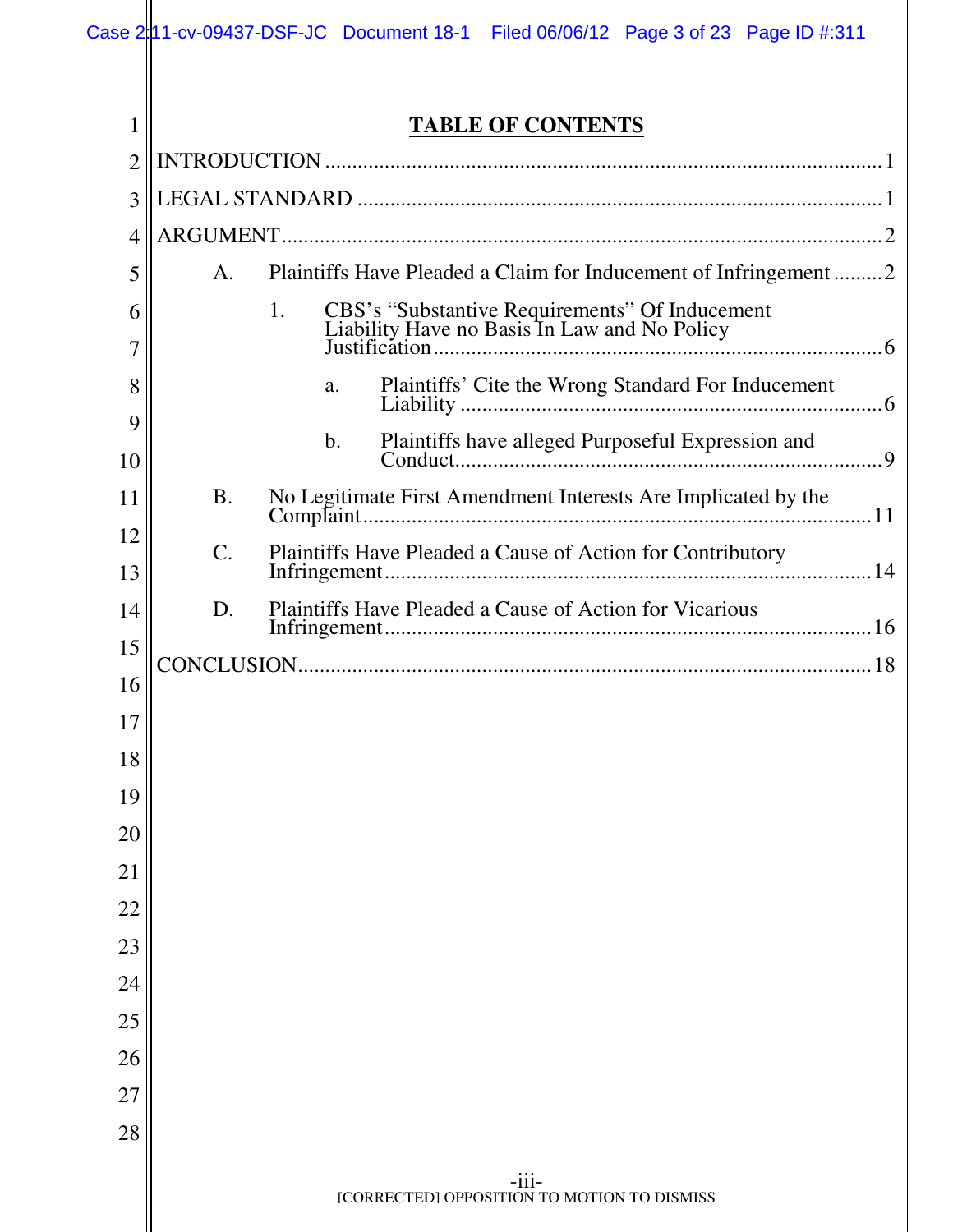1

2

**TABLE OF AUTHORITIES** 

|                | <b>CASES</b>                                          |
|----------------|-------------------------------------------------------|
| 3              |                                                       |
| $\overline{4}$ |                                                       |
| 5              | Adobe Systems Inc. v. Canus Productions, Inc.,        |
| 6              | Baliestreri v. Pacifica Police Department,            |
| $\overline{7}$ |                                                       |
| 8              | Bell Atlantic Corp. v. Twombly,                       |
| 9              | Columbia Pictures, Inc.,                              |
| 10             |                                                       |
| 11             |                                                       |
| 12             | Disney Enterprises, Inc. v. Hotfile Corp.,            |
| 13             |                                                       |
| 14             | Fonovisa, Inc. v. Cherry Auction Inc.,                |
| 15             | Fonovisia v. Napster, Inc.                            |
| 16             |                                                       |
| 17             | Gershwin Pub. Corp. v. Columbia Artists Mgmt Inc.,    |
| 18             |                                                       |
| 19             |                                                       |
| 20             | Jalbert v. Grautski,                                  |
| 21             | Johnson v. Riverside Healthcare System, LP,           |
| 22             |                                                       |
| 23             | Metro-Goldwyn-Mayer Studios v. Grokster,              |
| 24             | Metro-Goldwyn-Mayer Studios v. Grokster, Ltd.         |
| 25             |                                                       |
| 26             | Metro-Goldwyn-Mayer Studios, Inc. v. Grokster, Ltd.   |
| 27             | Perfect 10, Inc. v. Amazon, Inc.,                     |
| 28             |                                                       |
|                |                                                       |
|                | $-1V-$<br>[CORRECTED] OPPOSITION TO MOTION TO DISMISS |
|                |                                                       |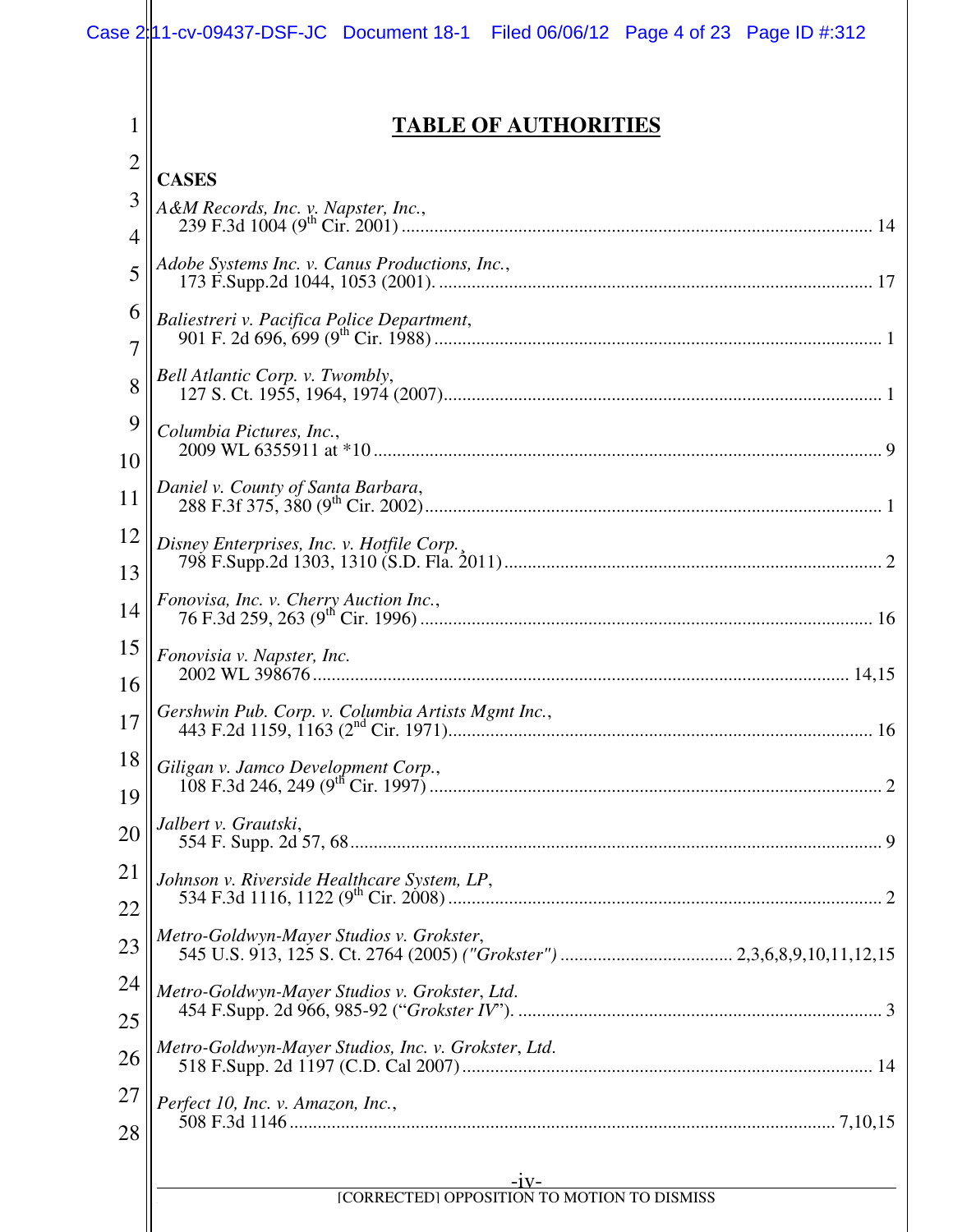|                                                  | Case 2 1-cv-09437-DSF-JC Document 18-1 Filed 06/06/12 Page 5 of 23 Page ID #:313 |                                                    |  |  |
|--------------------------------------------------|----------------------------------------------------------------------------------|----------------------------------------------------|--|--|
| $\mathbf{1}$<br>$\overline{2}$<br>$\overline{3}$ | <b>STATUTES</b><br><b>RULES</b>                                                  |                                                    |  |  |
| $\overline{4}$                                   |                                                                                  |                                                    |  |  |
| 5<br>6                                           |                                                                                  |                                                    |  |  |
| $\overline{7}$                                   |                                                                                  |                                                    |  |  |
| 8                                                |                                                                                  |                                                    |  |  |
| 9                                                |                                                                                  |                                                    |  |  |
| 10                                               |                                                                                  |                                                    |  |  |
| 11                                               |                                                                                  |                                                    |  |  |
| 12                                               |                                                                                  |                                                    |  |  |
| 13                                               |                                                                                  |                                                    |  |  |
| 14                                               |                                                                                  |                                                    |  |  |
| 15                                               |                                                                                  |                                                    |  |  |
| 16                                               |                                                                                  |                                                    |  |  |
| 17                                               |                                                                                  |                                                    |  |  |
| 18                                               |                                                                                  |                                                    |  |  |
| 19                                               |                                                                                  |                                                    |  |  |
| 20                                               |                                                                                  |                                                    |  |  |
| 21                                               |                                                                                  |                                                    |  |  |
| 22                                               |                                                                                  |                                                    |  |  |
| 23                                               |                                                                                  |                                                    |  |  |
| 24<br>$25\,$                                     |                                                                                  |                                                    |  |  |
| 26                                               |                                                                                  |                                                    |  |  |
| 27                                               |                                                                                  |                                                    |  |  |
| 28                                               |                                                                                  |                                                    |  |  |
|                                                  |                                                                                  |                                                    |  |  |
|                                                  |                                                                                  | -V-<br>[CORRECTED] OPPOSITION TO MOTION TO DISMISS |  |  |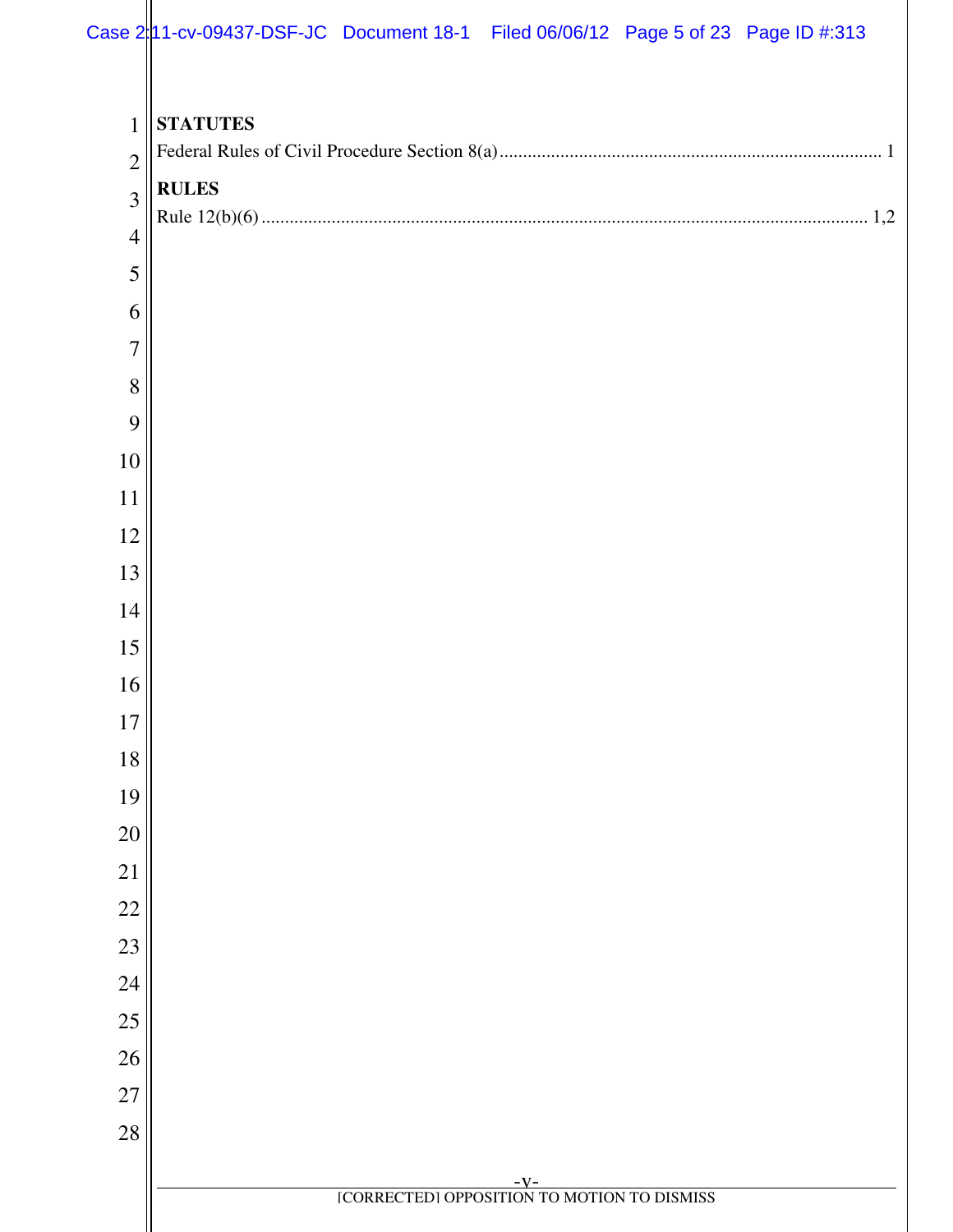# 1

### **INTRODUCTION**

2 3 4 5 6 7 CBS's Motion to Dismiss is, at best, a premature motion for summary judgment. The Plaintiffs' complaint alleges that CBS engaged in massive inducement of copyright infringement through its websites CNET.com and Download.com. With a calculated, decade-long business model to promote copyright infringement, CBS is doing actionable harm. At this stage, these allegations must be taken as true.

8 9 10 11 12 13 14 15 Through its websites CNET.com and Downloads.com, CBS amassed huge profits through the international distribution of *hundreds of millions* of various software programs designed to distribute stolen music and other intellectual property. Defendants induced third-parties to infringe Plaintiffs' copyrights on a massive scale. CBS not only knew that these programs were being used primarily to infringe copyrights, they actively encouraged people to use the software to steal music. It is not the content, but the *intent*, that differentiates CBS's conduct from protectable speech.

#### 16

#### **LEGAL STANDARD**

17 18 19 20 21 22 23 24 25 26 27 28 Under Federal Rule of Civil Procedure 8(a), Plaintiffs are required to provide "a short plain statement of the claim showing that the pleader is entitled to relief." FRCP 8(a). The purpose of 8(a) is just to "give the defendant fair notice of what ... the claim is and the grounds upon which it rests." *Bell Atlantic Corp. v. Twombly*, 127 S. Ct. 1955, 1964 (2007). When considering a motion to dismiss under Rule 12(b)(6), "[a]ll allegations of material fact are taken as true and construed in the light most favorable to the nonmoving party." *Daniel v. County of Santa Barbara*, 288 F.3f 375, 380 ( $9<sup>th</sup>$  Cir. 2002). In order to survive a motion to dismiss, the complaint need contain "only enough facts to state a claim for relief that is plausible on its face." *Twombly*, 127 S. St. at 1974. Dismissal under rule 12(b)(6) is proper only where there is either a "lack of a cognizable legal theory or the absence of sufficient facts alleged under a cognizable legal theory." *Baliestreri v. Pacifica*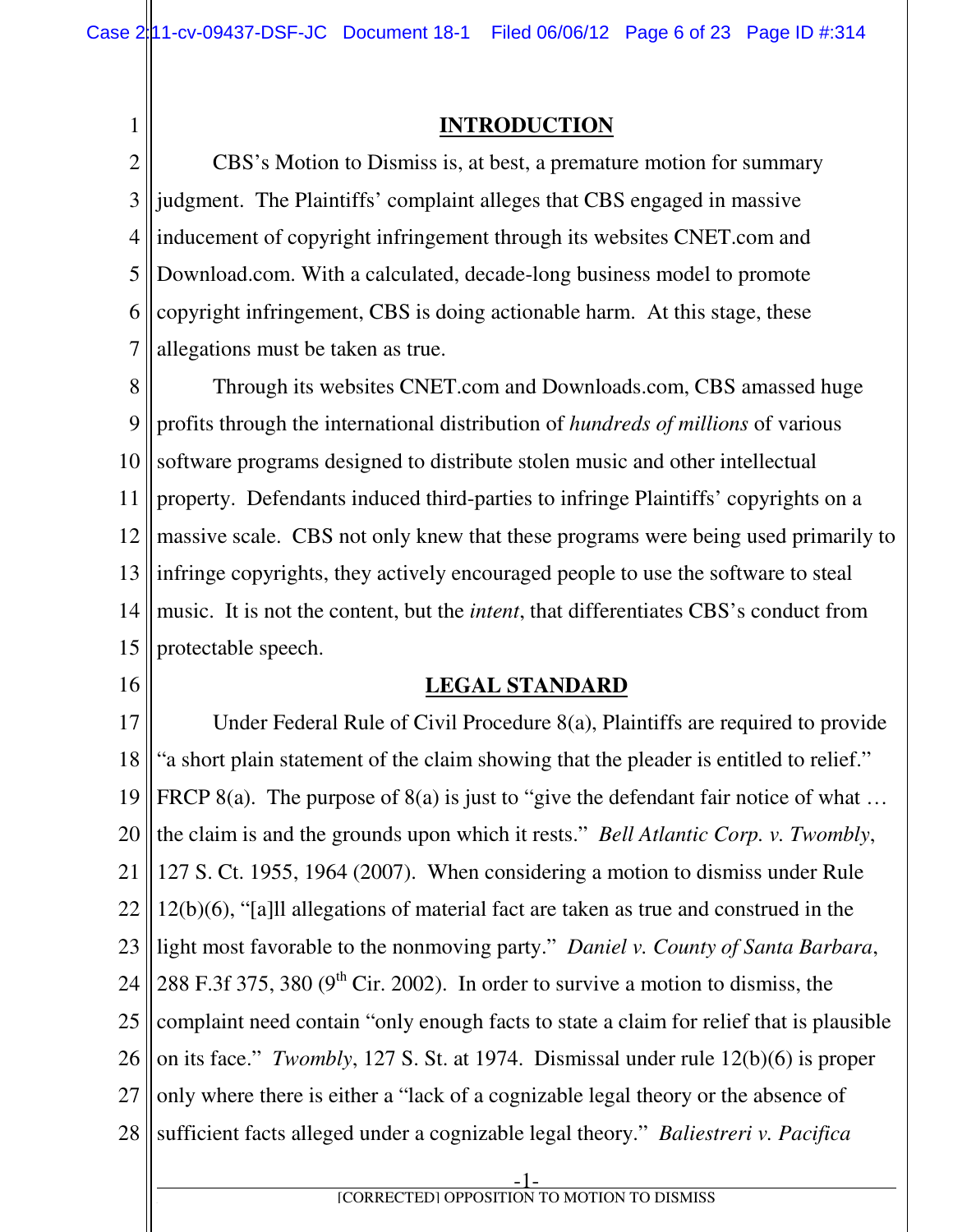1 2 3 4 5 *Police Department*, 901 F. 2d 696, 699 (9<sup>th</sup> Cir. 1988). Although the Supreme Court in *Twombly* imposed a plausibility standard, "[t]his is not an onerous burden. 'Specific facts are not necessary; the statement need only give the defendant[s] fair notice of what … the claim is and the grounds upon which it rests." *Johnson v. Riverside Healthcare System, LP, 534 F.3d 1116, 1122 (9<sup>th</sup> Cir. 2008).* 

6 7 8 9 10 11 12 13 14 15 16 17 Unless a court converts a Rule 12(b)(6) motion into a motion for summary judgment, a court cannot consider facts or material outside of the complaint. "The Rule 8 standard contains a powerful presumption against rejecting pleadings for failure to state a claim." *Giligan v. Jamco Development Corp.*, 108 F.3d 246, 249  $(9<sup>th</sup> Cir. 1997)$ . Thus, it is only under extraordinary circumstances that dismissal is proper under Rule 12(b)(6). *United States v. Redwood City*, 640 F.2d 963, 966 (9<sup>th</sup>) Cir. 1981). In order to survive a motion to dismiss, a claim for contributory infringement/inducement, plaintiff may allege that defendant created a business model that encouraged users to commit infringement. *Disney Enterprises, Inc. v. Hotfile Corp.*¸798 F.Supp.2d 1303, 1310 (S.D. Fla. 2011) (claim properly plead where defendant understood that a consequence of its business model encouraged users to infringe copyright).

- 18
- 19

### **A. Plaintiffs Have Pleaded a Claim for Inducement of Infringement**

**ARGUMENT** 

20 21 22 23 24 25 26 27 28 In an opinion by Justice Souter, the United States Supreme Court held that "one who distributes a device with the object of promoting its use to infringe copyright, as shown by clear expression or other affirmative steps taken to foster infringement, is liable for the resulting acts of infringement by third parties." *Metro-Goldwyn-Mayer Studios v. Grokster*, 545 U.S. 913, 125 S. Ct. 2764 (2005) ("*Grokster*"). The Court further explained that, while "mere knowledge" of potential or actual infringing uses would not be sufficient to subject a distributor to liability, nor would ordinary acts incident to product distribution such as offering customers technical support or product updates. Rather, "the inducement rule,

-2-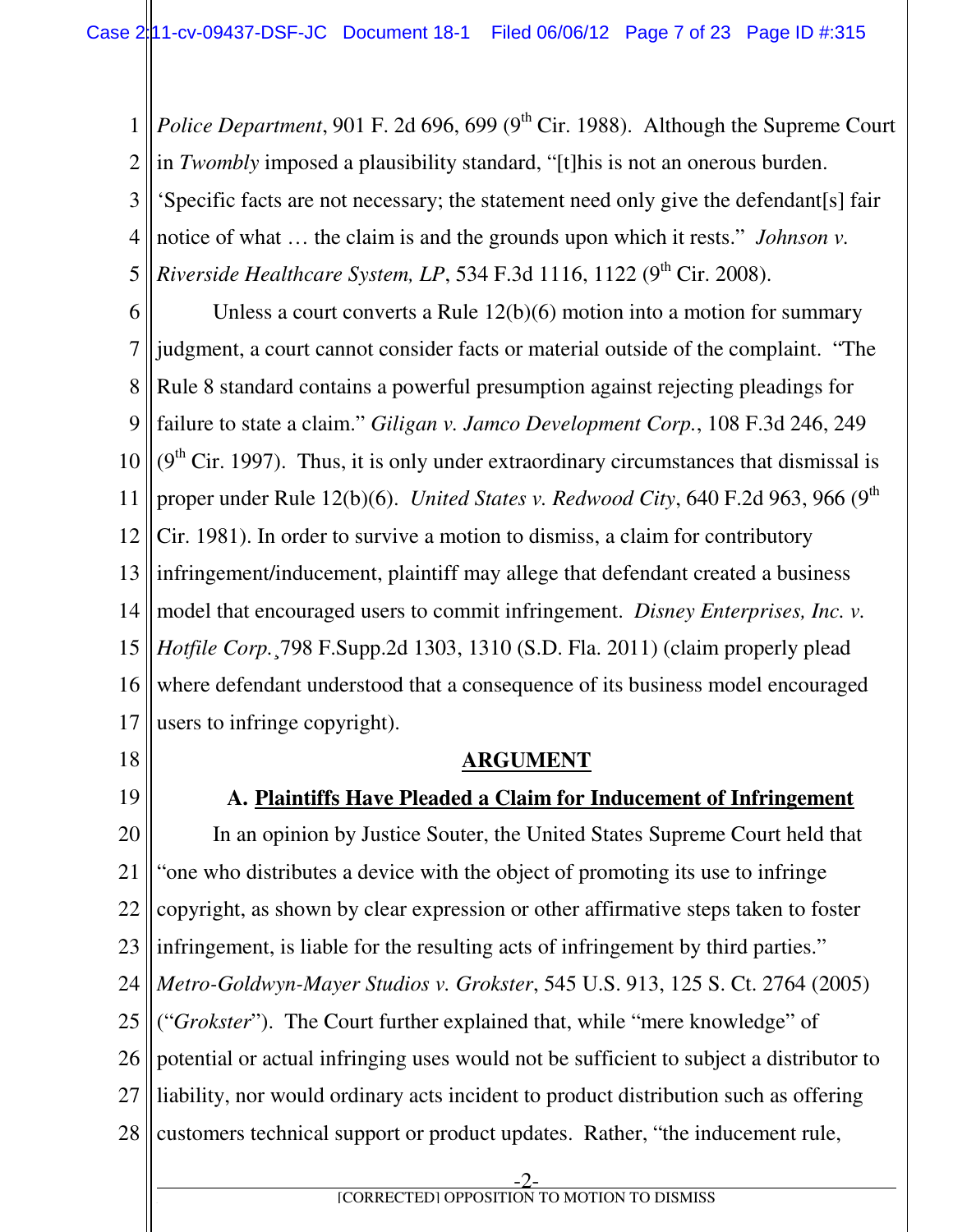1 2 3 4 5 6 7 8 9 10 11 instead, premises liability on purposeful, culpable expression and conduct, and thus does nothing to compromise legitimate commerce or discourage innovation having a lawful purpose." Id. At 937. Under the doctrine of inducement liability, the distribution of a product "can itself give rise to liability where evidence shows that the distributor intended and encouraged the product to be used to infringe. In such a case, the culpable act is not merely the encouragement of infringement but also the distribution of the tool intended for infringing use." *Grokster* at 940 n. 13; Fung at \*10. Notably absent from the Supreme Court's formulation of the standard (and any subsequent courts') is any requirement that the product distributor also have manufactured, owned or designed the product. Nor is there any requirement that the defendant induce or encourage *specific* customers to infringe *specific* copyrights.

12 13 14 15 16 17 18 19 20 21 22 23 24 25 26 27 The unlawful objective to promote infringement can be shown by a number of means. "The classic instance of inducement is by advertisement or solicitation that broadcasts a message designed to stimulate others to commit violations." Id. At 937; see also Fung at \*10. In *Grokster*, the Supreme Court focused on three different facts from which a reasonable fact finder could infer the intent to foster infringement: 1) the defendant's own communications and advertising designs evinced an intent to target Napster users, a community well-known for infringement; 2) defendants' business model depended on high-volume use of software which was overwhelmingly infringing; and 3) Defendants' failure to design filtering tools. These facts supported an inference of defendants' unlawful objective. On remand, the District Court considered other facts in finding defendants' intent to induce infringement, including "the staggering scale of infringement" occurring through the software products; technical assistance provided by defendants to users for the playback of copyrighted content, and affirmative steps taken by defendants to assure that their products would be capable of infringing use. *Metro-Goldwyn-Mayer Studios v. Grokster*, *Ltd*. 454 F.Supp. 2d 966, 985-92 ("*Grokster IV*").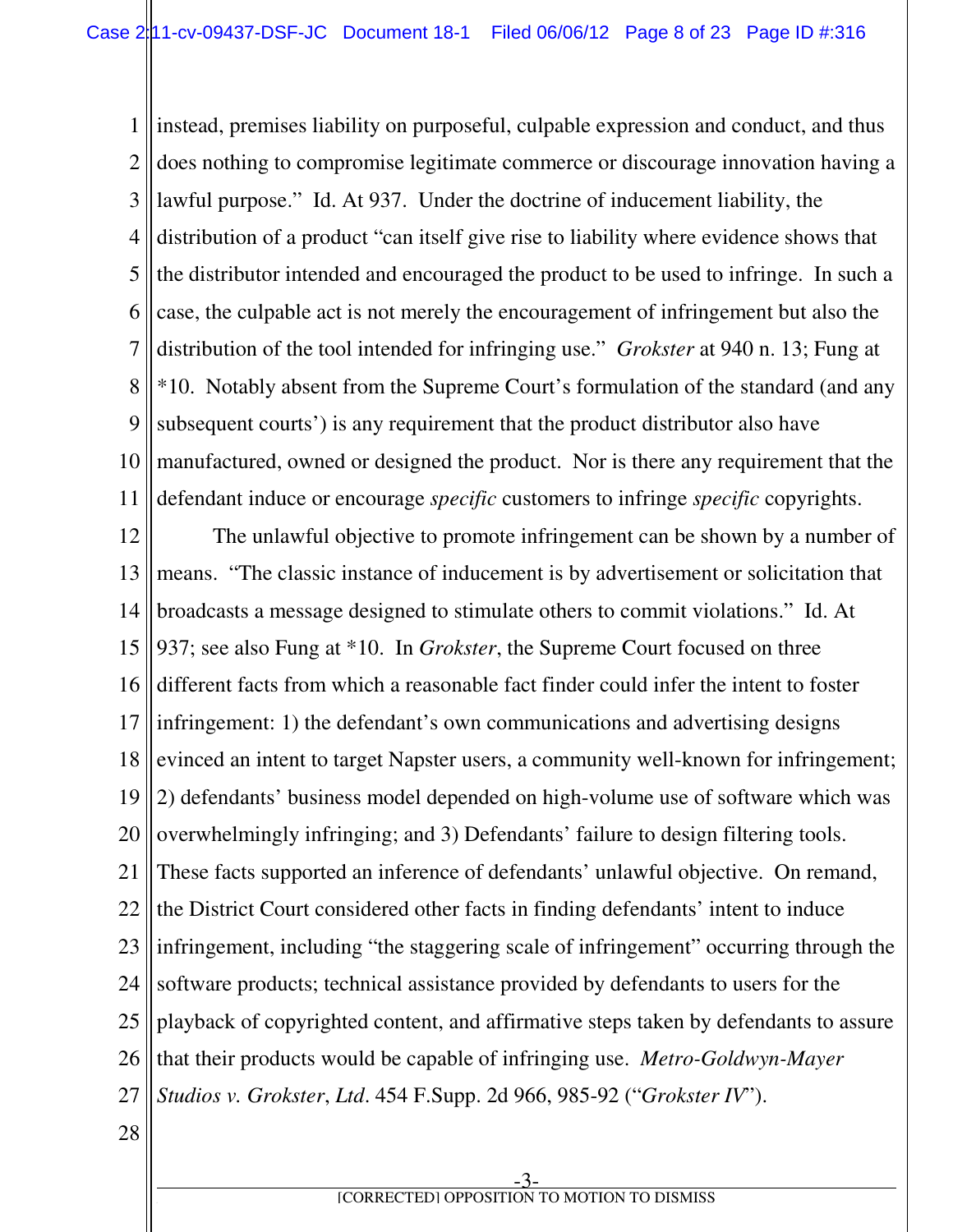1 2 3 4 5 6 7 8 9 10 11 12 13 14 15 16 17 18 19 20 21 The *Fung* case further elaborated the kind of factual evidence that supported a finding of the "classic instance of inducement," statements that "broadcast a message designed to stimulate others to commit violations." *Groskter III* at 938, *Fung* at \* 12. In Fung, the Defendant posted messages on his website urging website users to "try" PeerGuardian, a software program that can be used to frustrate copyright enforcement against file sharers. Evidence also existed that *Fung* Defendants "promoted their users' infringing activities by consciously fostering a community that encouraged-indeed celebrated, copyright infringement." The defendant in Fung also "engaged in a broad campaign of encouraging copyright infringement" by simply making personal statements on his websites and in interviews that copyright infringement "may not necessarily be stealing" and that the community of infringers were thieves, but their theft was justified because they were not stealing directly from artists. Fung's personal statements "provide probative evidence regarding Fung's intent in creating … websites *to aid other's infringement*." \*12. Finally, Fung provided a wide range of practical advice instructing website users on how to infringe copyrights electronically, by for example providing assistance to users for playing copyrighted films extracted from his website; providing links to possible search queries that would enable users to find certain copyrighted works; linking to websites that would allow users to burn DVDs of copyrighted works; and providing technical advice on using bittorrent software. *Fung* at \*5.

22 23 24 Here, Plaintiffs' complaint abounds with detailed factual allegations regarding both CBS's distribution of software designed to promote infringement and CBS's intent to induce infringement. Among other things, Plaintiffs have alleged:

25 26 27 28 • CBS's distribution of more than 220 million copies (over 95% of all downloaded copies of the program) of the file-sharing software Limewire recently effectively shut down by Court Order (Complaint ¶ 9);

-4 **f EXECUTED** [CORRECTED] OPPOSITION TO MOTION TO DISMISS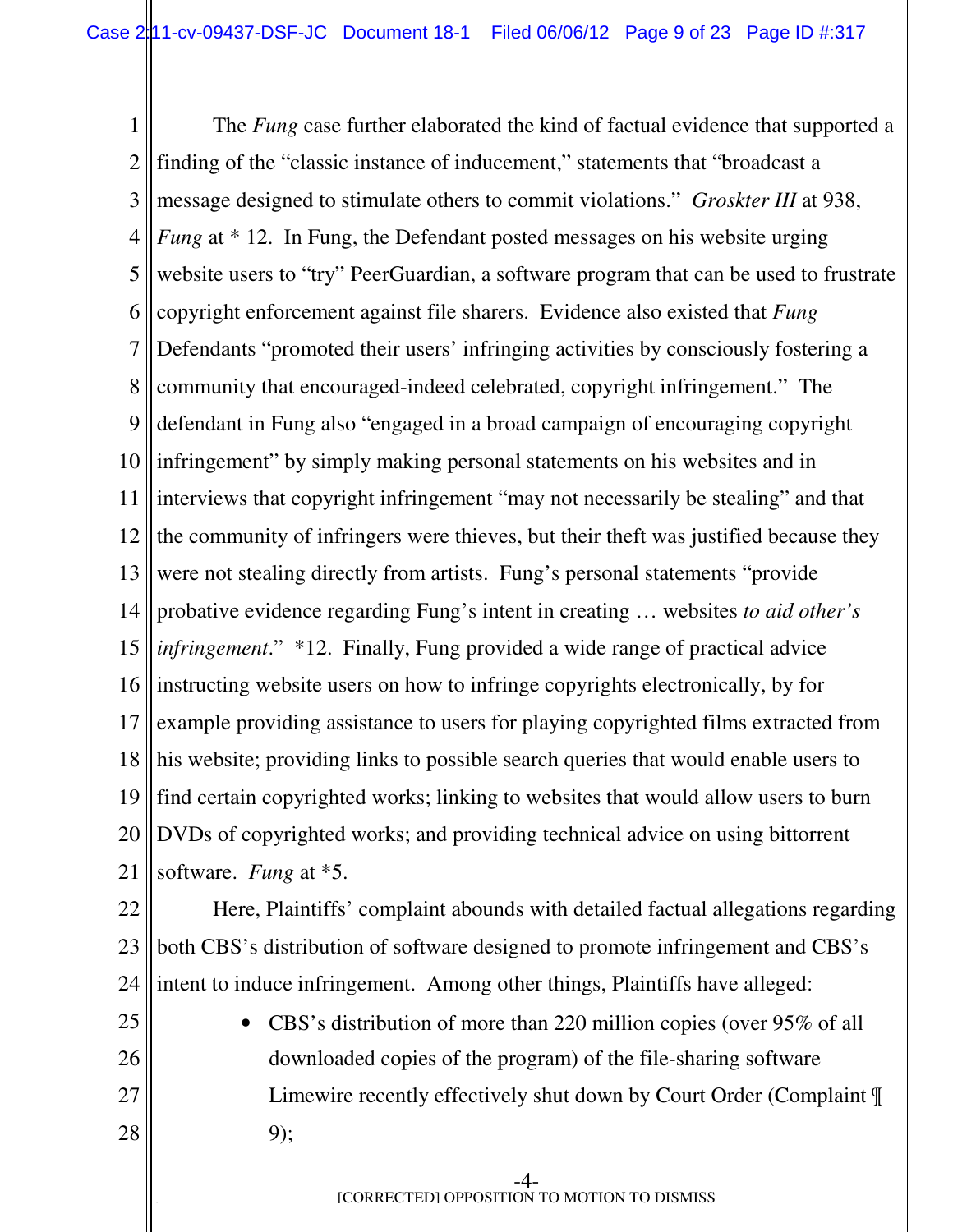|                | CBS's distribution of over a hundred million BitTorrent software                                                                                                    |  |  |  |
|----------------|---------------------------------------------------------------------------------------------------------------------------------------------------------------------|--|--|--|
| $\overline{2}$ | programs that CBS knew were specifically designed for and marketed                                                                                                  |  |  |  |
| 3              | toward illegal file-sharing of copyrighted music (Complaint $\mathbb{II}$ 100-                                                                                      |  |  |  |
| 4              | 104);                                                                                                                                                               |  |  |  |
| 5              | CBS's communications and marketing efforts designed to target<br>$\bullet$                                                                                          |  |  |  |
| 6              | members of the illegal file-sharing community to promote new                                                                                                        |  |  |  |
| 7              | software tools designed to infringe copyrights available for download                                                                                               |  |  |  |
| 8              | on its website (Complaint $\P$ 10, 12)                                                                                                                              |  |  |  |
| 9              | CBS's offering advice, tutorials and recommendations regarding the<br>$\bullet$                                                                                     |  |  |  |
| 10             | most efficacious software tools to use for infringement, as well as                                                                                                 |  |  |  |
| 11             | explicit and implicit exhortations to users to use the file-sharing                                                                                                 |  |  |  |
| 12             | software distributed by CBS for illegal file-sharing; (Complaint \[[]                                                                                               |  |  |  |
| 13             | $121 - 149$ ;                                                                                                                                                       |  |  |  |
| 14             | The business model of CBS's websites depended on the high volume<br>$\bullet$                                                                                       |  |  |  |
| 15             | distribution of file-sharing software to generate substantial revenues by,                                                                                          |  |  |  |
| 16             | among other things, generating fees from file-sharing software                                                                                                      |  |  |  |
| 17             | publishers for listings, advertising revenue from file-sharing software                                                                                             |  |  |  |
| 18             | publishers, advertisement revenue from non-file-sharing software                                                                                                    |  |  |  |
| 19             | publishers (thereby monetizing the traffic on CBS's website created by                                                                                              |  |  |  |
| 20             | its hosting of file-sharing software), and CBS's "Pay Per Download"                                                                                                 |  |  |  |
| 21             | program <sup>1</sup> ; (Complaint $\mathbb{M}$ 12-13; 105-119);                                                                                                     |  |  |  |
| 22             |                                                                                                                                                                     |  |  |  |
| 23             |                                                                                                                                                                     |  |  |  |
| 24             | $1$ In a footnote, CBS argues that Plaintiffs allegations in $\P$ 110 that CBS                                                                                      |  |  |  |
| 25             | financially benefited from a "pay per download" program that Plaintiffs'<br>"speculative allegation" is "simply wrong." Of course, there is nothing improper        |  |  |  |
| 26             | about allegations made on information and belief (and Defendants do not suggest                                                                                     |  |  |  |
| 27             | that Plaintiffs did not have a good faith basis for making such an allegation and,<br>more importantly, despite have repeatedly made assertions like this has never |  |  |  |
| 28             | (footnote continued)                                                                                                                                                |  |  |  |
|                |                                                                                                                                                                     |  |  |  |

-5-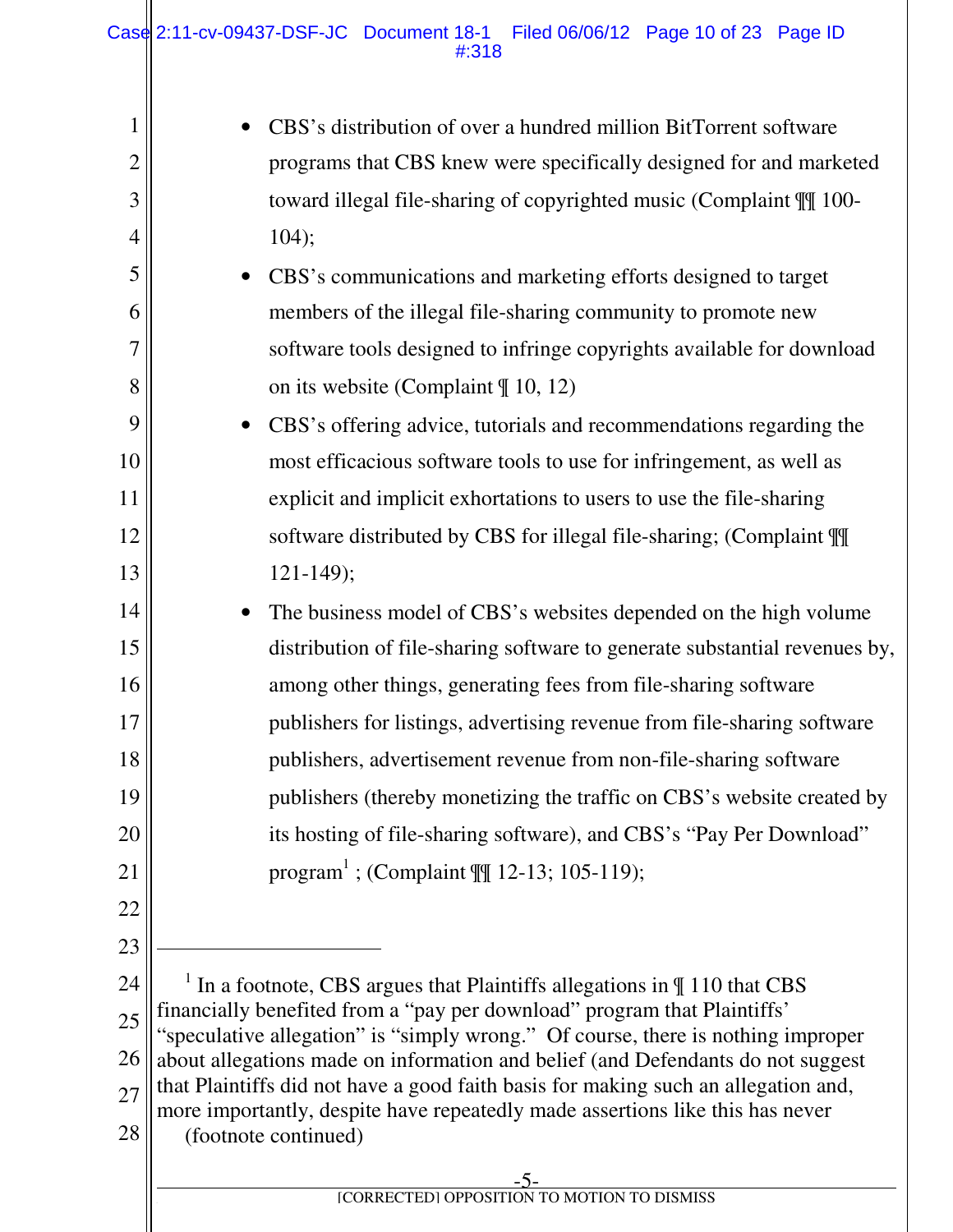1 2 3 4 5 6 7 8 9 10 11 12 13 14 15 16 17 18 19 20 21 22 23 24 25 26 27 28 • CBS's distribution of file-sharing software incorporating design features that facilitated infringement and defeat efforts of copyright holders to enforce their rights; (Complaint  $\P$  2, 102-103); • CBS's knowledge of the staggering scale of the infringement it induced (Complaint 103). 1. **CBS's "Substantive Requirements" Of Inducement Liability Have no Basis In Law and No Policy Justification** Defendants have simply invented out of whole cloth several novel and absurd-on-their face "requirements" for an inducement of infringement claim.<sup>2</sup> As discussed above, these requirements are contrary to the clear, unambiguous elements of inducement liability articulated in *Grokster* and *Fung* – Grokster requires that plaintiffs plead that defendants distributed a device with the object of promoting its use to infringe copyright, as shown by clear expression or "other affirmative steps" taken to foster infringement. Plaintiffs have so pleaded. In attempt to manufacture a new standard for inducement liability, defendants misrepresent and mis-read cases. **a. Plaintiffs' Cite the Wrong Standard For Inducement Liability**  Although their argument is vague and somewhat hard to follow, CBS apparently argues that the Complaint fails to state a claim for inducement because: 1) CBS neither invented nor owned the file-sharing software it distributed and promoted for purposes of infringement; and 2) CBS did not know that Plaintiffs' specific songs were being infringed on the P2P networks accessed and created by the software CBS distributed. As discussed above, these are simply not elements of  $\ddot{\phantom{a}}$ offered to supply any kind of evidence supporting their blanket claim – Plaintiffs intend and will seek this information during discovery).  $2$  Defendants are no doubt aware of how thin and intellectually dishonest their arguments with respect to inducement liability are, and chose to bury the argument near the end of their 25-page brief Case 2:11-cv-09437-DSF-JC Document 18-1 Filed 06/06/12 Page 11 of 23 Page ID #:319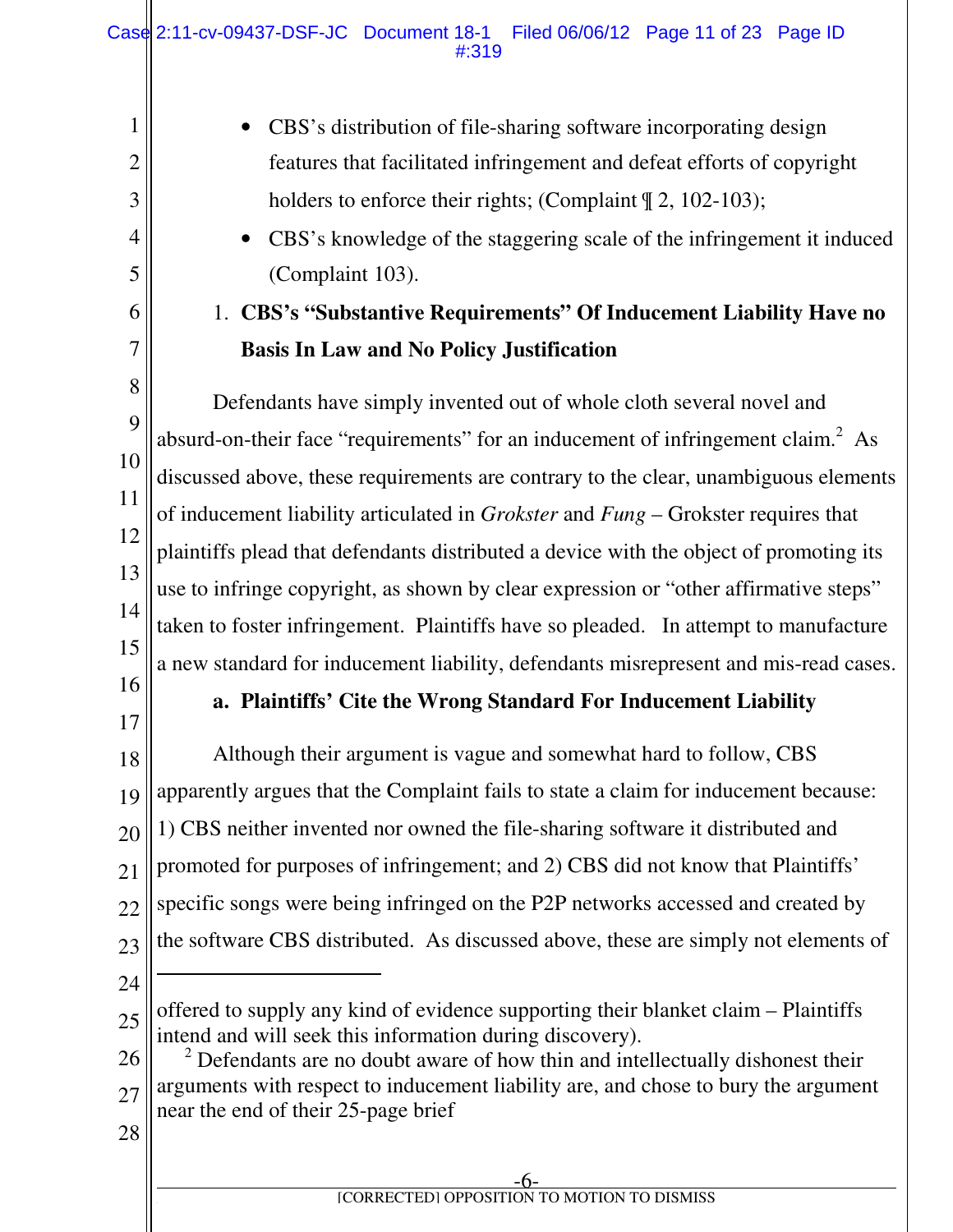1 an inducement claim as is obvious from the very cases cited by CBS.

2 3 4 5 6 7 8 9 10 11 12 13 14 15 16 17 18 19 20 21 22 23 24 25 CBS files to cite a single case holding that a party must have owned or designed a product it distributed and promoted for purposes of infringement in order to be secondarily liable for the infringement accomplished through use of that product. The *Perfect 10-Amazon* case cited by CBS does not so hold – the portion of that opinion excerpted in CBS' brief (Google not held liable because it had not "promoted *the use of its search engine* specifically to infringe copyrights") was italicized and emphasized by CBS, not the  $9<sup>th</sup>$  Circuit. As CBS well knows, the issue of whether a party could be liable for distribution of a product designed or owned by another party was not before the  $9<sup>th</sup>$  Circuit. Rather, in that case, the entity distributing the product also happened to own the product: Google's own search engine was the product alleged to be used for infringement. For that reason, *Perfect 10* is not an "announcement" or elaboration of the substantive requirements of inducement liability. Rather, the  $9<sup>th</sup>$  Circuit merely held that plaintiffs had failed to allege that Google induced infringement at all. *Ludvarts, LLC* is exactly the same – the Court simply found that plaintiffs' failed to allege any evidence of intent to induce infringement ("Here, however, Plaintiffs have not alleged that Defendants' networks was designed with the "object of promoting" infringement of Plaintiffs' copyright; nor have Plaintiffs alleged a "clear expression," "other affirmative steps," or "specific acts" taken by Defendants that actively encourage or induce infringement. *Id.* at 546, 942. Plaintiffs have also not alleged that Defendants undertook "any substantial promotional or advertising efforts to encourage [infringing activity]"). At  $*$  3. That case clearly does not stand for the proposition CBS wishes it did, and does not hold restrict inducement liability to the owners or designers of a product.

26 27 28 CBS's characterization of inducement liability cannot account for the result in *Fung*. In *Fung*, the Defendant neither owned nor designed the software used to carry out the infringement. Rather, Fung's sites allowed users to search and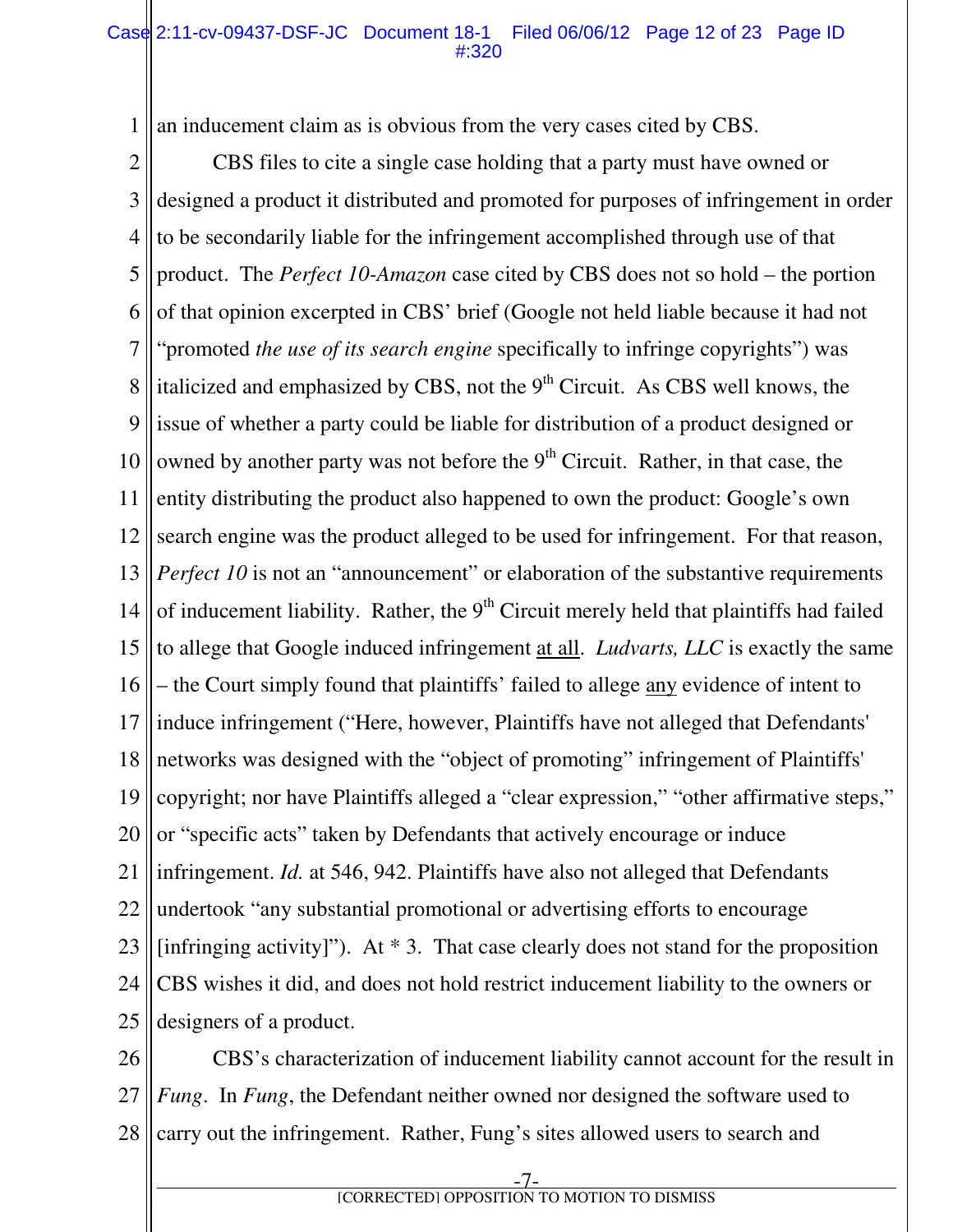1 2 3 4 5 6 7 8 9 10 11 12 13 download various "torrent" files of copyrighted works. Importantly, these torrent files did not themselves contain the actual copyrighted content searched for. *Fung* at \*2. Nor could the torrent files by themselves download the copyrighted content. Rather, the torrent files allowed a type BitTorrent software client to download the copyrighted content from a network based on information embedded in the torrent file. The torrent files at issue were "open source" coded and not *owned* by anyone let alone by Fung. There was no allegation that the *Fung* defendant created (or even distributed) the BitTorrent software, nor did he even create the torrent files themselves. Rather, the Defendants' websites "collect[ed], receive[d], index[ed] and made available" torrent trackers. The District Court, however, *granted summary judgment* on Plaintiffs' inducement claim, because defendant had distributed tools (torrent files) used for infringement while promoting and facilitating copyright infringement.

14 15 16 17 18 19 20 21 CBS does not even try to suggest any kind of policy reason that might support allowing a company to massively distribute P2P software it knows is used to infringe copyright on a equally massive scale and then promote and encourage the use of that software for infringement without fear of secondary liability for inducement. Indeed, there could be no conceivable legitimate commercial objective for such activity – and that the entity did not design or own the software it distributed to millions around the globe does not somehow mysteriously legitimize the distribution and inducement.

22 23 24 25 26 27 28 It is not the case that a defendant know of the specific songs infringed on a P2P network in order to be secondarily liable for the infringement of that song. In *Grokster*, the Supreme Court expressly found that a generalized knowledge that a P2P program was used primarily to download massive numbers of copyrighted files sufficed for an inducement claim: "it is uncontested that [Grokster and Streamcast] are aware that users employ their software primarily to download copyrighted files, even if the decentralized networks fail to reveal which files are being copied, and

-8-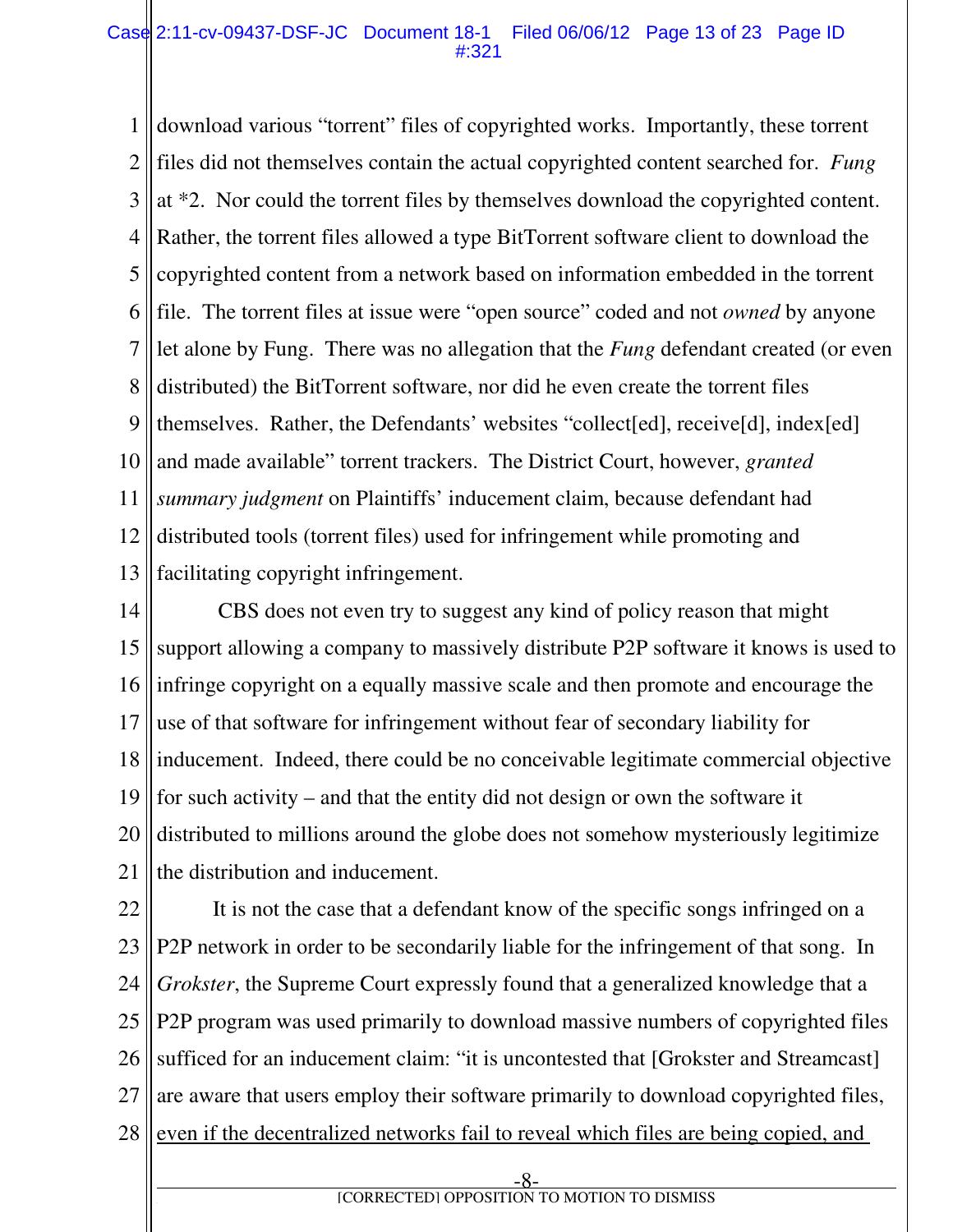#### Case 2:11-cv-09437-DSF-JC Document 18-1 Filed 06/06/12 Page 14 of 23 Page ID #:322

1 2 3 4 5 6 7 8 9 10 11 12 13 14 15 16 17 18 19 when." 545 U.S. 922. Further, Defendants' fictional requirement makes no sense in the context of inducement liability: inducement liability is not premised on inducing a particular customer to infringe a particular copyright. Rather, inducement liability "goes beyond that" and holds that the distribution of a product itself can give rise to liability where the distributor intended and encouraged the product distributed to be used to infringe. *Columbia Pictures, Inc.*, 2009 WL 6355911 at \*10 fn 19 (citing *Grokster*, 545 U.S. at 940 n. 13). The complaint is replete with allegations that Defendants were aware of massive infringement taking place through the software they distributed and encouraged and promoted to be used for purposes of infringement. See, e.g., Complaint  $\P\P$  1-3, 5, 7, 8. CBS' improper "specific knowledge" requirement makes no sense in the context of the real inducement standard: it would be strange to require an entity designing or distributing software designed primarily to infringe copyrights to have specific knowledge that a particular plaintiffs' copyrights were among the millions of copyrights being infringed by this software in order for liability to attach. If that were the case, the kind of decentralized network design employed by BitTorrent and other P2P platforms that effectively blinded software designers and distributors to the specific files being shared on P2P networks would fully insulate such designers and distributors from inducement liability. As *Grokster* makes clear, such is not the law.

20

#### **b. Plaintiffs have alleged Purposeful Expression and Conduct**

21 22 23 24 25 26 27 28 Although a finding of contributory infringement requires that a defendant have knowledge of infringement, "the defendant need only have known of the direct infringer's activities, and need not have reached the legal conclusion that those activities infringed a copyrighted work." *Jalbert v. Grautski*, 554 F. Supp. 2d 57, 68 (D. Mass. 2008) (quoting Paul Goldstein, Goldstein on Copyright § 8.1). CBS also claims that Plaintiffs have not alleged the "requisite malicious intent necessary to render Defendants liable for the unlawful acts of users of P2P software." There is no "malicious intent" requirement for inducement liability, and,

**f EXECUTED** [CORRECTED] OPPOSITION TO MOTION TO DISMISS

-9-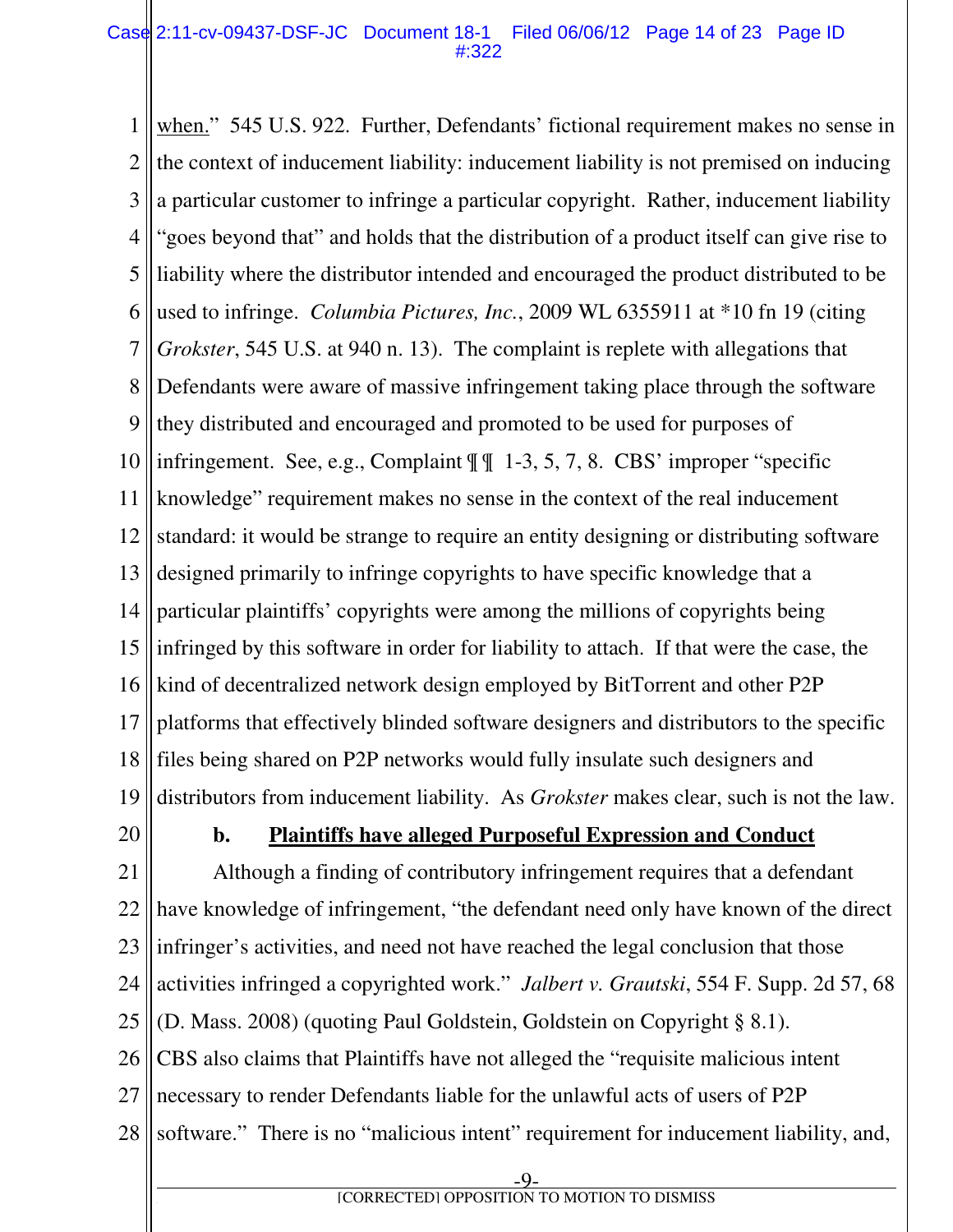1 2 3 4 5 as discussed above, Plaintiffs have properly plead all required elements of an inducement claim. Again, CBS argues here by inventing substantive legal requirements not found in case law and emphasizing irrelevant (from legal and policy perspective) factual differences between it and the defendants in *Grokster* and *Perfect 10*.

6 7 8 9 10 11 12 13 14 15 16 17 18 19 20 CBS again claims that there is a legal requirement that Defendants must promote their "own" service or product in order for liability to attach and claim this is a "fatal" defect in the Complaint. CBS cites no case so-holding. CBS also claims that its websites are "advertising-supported information and location tools" like Google and the Amazon "product search engine" in the *Perfect 10-Amazon* case. CBS's linguistic contortions strain credulity – one of the CBS websites at issue here is named **Downloads.com**, and, as the name implies, was and is a massive distributor of software on the Internet and decidedly not a mere "product search tool." Users can (and do) download software *directly from* CBS websites or via a button labeled "DOWNLOAD NOW" linking users directly to websites to download P2P clients designed for infringing purposes. Plaintiffs have alleged that Defendants own websites were "intended for infringement" – the sites were intended to distribute millions of copies of infringement tools and also broadcast encouragement for their infringing uses. The principal object of CBS' scheme as alleged in the Complaint was to foster infringement.

21 22 23 24 25 26 27 28 CBS also implausibly argues that the Complaint does not allege knowledge of infringement, because P2P services prior to *Grokster* had not been "prohibited" or held liable for secondary infringement and none of the P2P software currently available on CBS websites has been definitively adjudicated as infringing. CBS's position seems to be that it cannot be liable for inducing infringement absent a court order finding a software client liable for secondary infringement. CBS cites no legal authority or policy justification for this rule and such a rule contradicts the bases for inducement liability: distribution of an infringing technology and inducement. CBS

-10-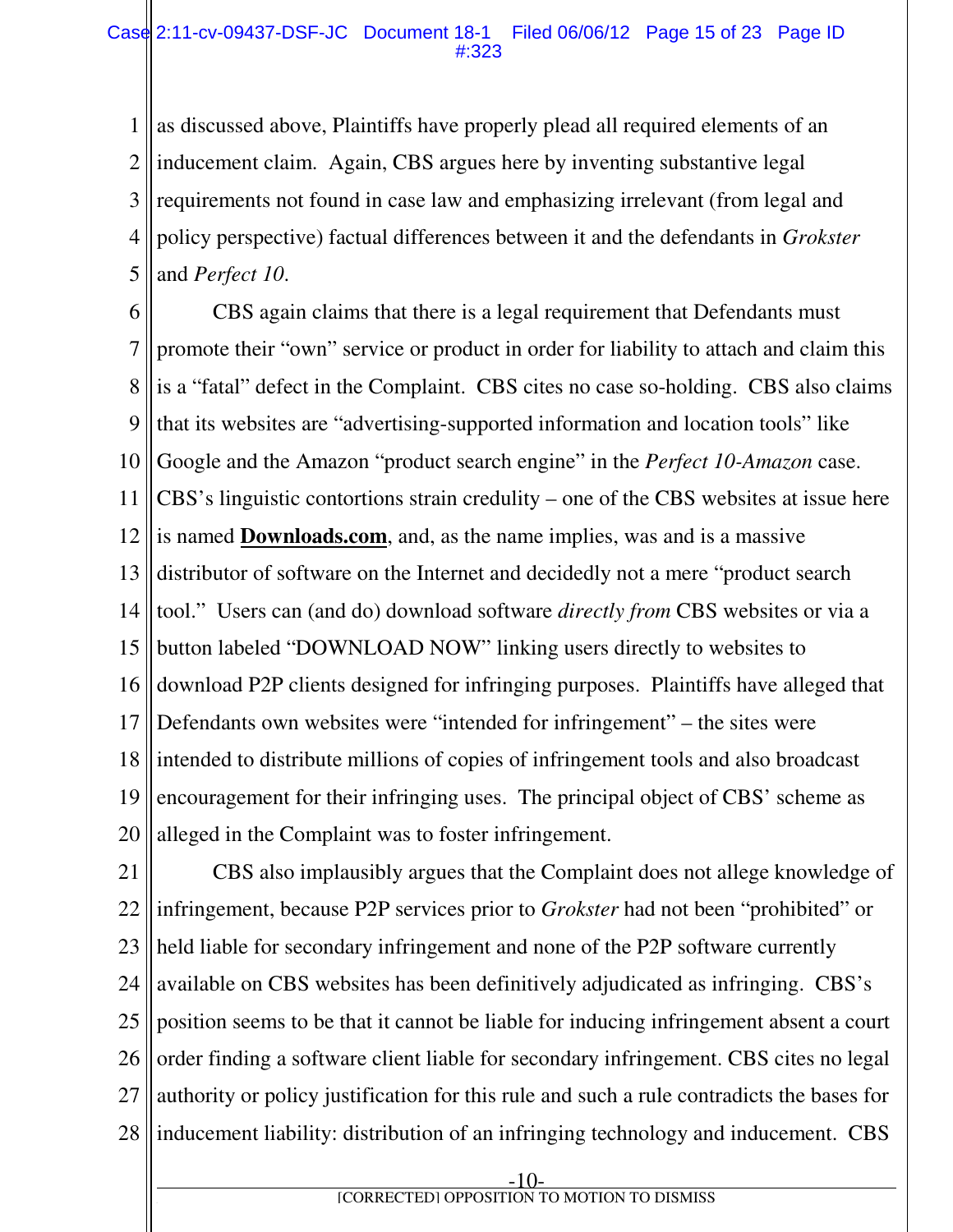1 2 3 4 5 6 7 8 9 10 11 12 13 14 15 16 17 18 19 20 21 also cannot seriously insist that it was unaware of the massive and illegal infringement carried out by the software it distributed. For example, in paragraph 138, the Complaint quotes from an article written by a writer for a CBS website titled "Dave's Top 9 Ways for File-Sharing Music Lovers to Break the Law." In that article, CBS ridiculed a legal notice a P2P client provided regarding copyright infringement by asking, "What the  $&\&\$\$  as else are people using file sharing programs for?" CBS also cannot pretend to be unaware with the legal issues concerning P2P software and infringement (and its own parallel potential liability for the distribution of such programs). In Paragraphs 141 and 142, the Complaint describes how CBS recommended that members of the pirate community use "alternative" P2P programs after Napster's legal troubles, claiming that, due to their decentralized network architecture, these programs were "impervious to the legal attacks now threatening the free-music phenomenon." CBS recommended that users shift their illegal file-sharing activities to other programs distributed by CBS, not that users cease their illegal activities. Even after the Limewire decision, CBS continued to provide for download software functionally equivalent and based on the same source code as Limewire, and used primarily for the same infringing purposes as Limewire. Even if knowledge that a particular software program was "known to be unlawful at the time" (there is no such requirement), based on the allegations in the Complaint this would be a factual issue that could not be decided on a motion to dismiss.

22

### 23

## **B. No Legitimate First Amendment Interests Are Implicated by the Complaint**

24 25 26 27 28 The "central premise" of the Supreme Court's decision in *Grokster III* is that "a defendant's statements can be probative of an intent to induce infringement." *Fung* at \*13; *Grokster III*, 545 U.S. 913. The defendant's statements themselves are not the activity prohibited by the doctrine of inducement liability but are just evidence of the culpable intent to induce infringement which is the underlying

**f EXECUTED** [CORRECTED] OPPOSITION TO MOTION TO DISMISS

-11-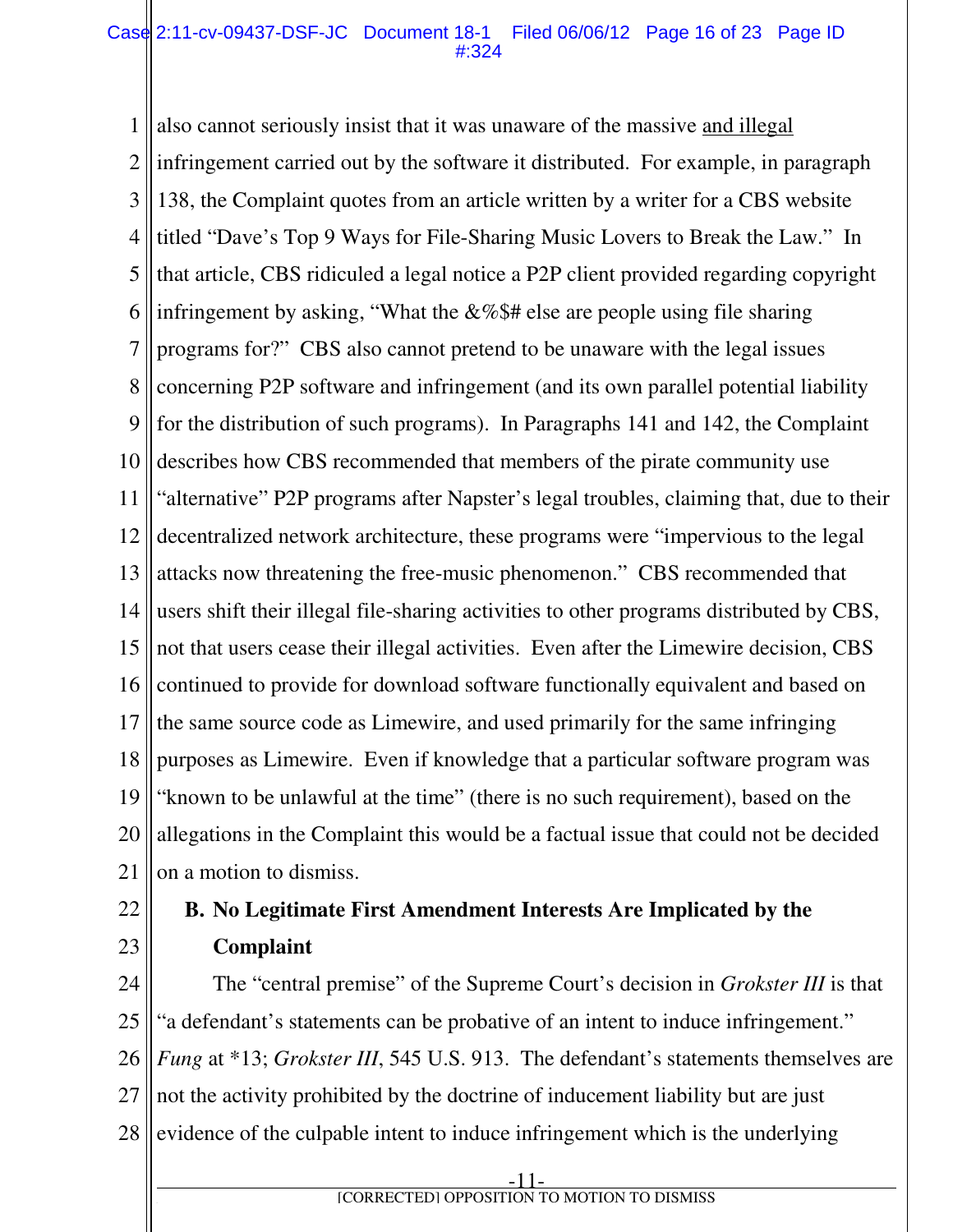#### Case 2:11-cv-09437-DSF-JC Document 18-1 Filed 06/06/12 Page 17 of 23 Page ID #:325

wrongful act. *Id*. Such statements are not protected by the First Amendment:

The first amendment does not provide a defense to a criminal charge simply because the actor uses words to carry out his illegal purpose. Crimes … frequently involve the use of speech as part of the criminal transaction … To the extent … that [the defendant] appears to contend that he is immune from search or prosecution because he uses printed words in encouraging and counseling others in the commission of a crime, we hold expressly that the first amendment does not provide a defense as a matter of law to such conduct.

10 11 12 13 *United States v. Barnett*, 667 F.2d 835, 842 (9<sup>th</sup> Cir. 1982). Secondary copyright liability is "sensitive" to First Amendment concerns and generally regulates only *intentional* behavior. *Fung* at \*13; (citing *Grokster*, 545 U.S. at 937). Here, the present case involves *conduct* not expression.

14 15 16 17 18 19 20 21 22 23 24 CNET and download.com do provide some technology news, product reviews and publish reporting, opinions and descriptions on matters of public concern.<sup>3</sup> This lawsuit does not concern that behavior. This lawsuit concerns Defendants' distribution of infringing P2P platforms and widespread, blatant inducement of its audience to induce copyright. Plaintiffs' lawsuit in no way abrogates the culpable intent requirement imposed by the Supreme Court in *Grokster* – as described above, here the *gravamen* of Plaintiffs' allegations is Defendants' knowing distribution of P2P software and deliberate inducement, not its reporting or distribution of, say, antivirus software. The fact that Defendants engage in a number of legitimate, legal and perhaps even socially useful behaviors in addition to inducing infringement does not immunize them for liability for secondary infringement. At all times,

25

 $\overline{a}$ 

1

2

3

4

5

6

7

8

9

26 27 <sup>3</sup> Defendants' attempt to cast itself as a purveyor of "software location tools" is unpersuasive. Downloads.com *still* advertises itself as providing "free software downloads."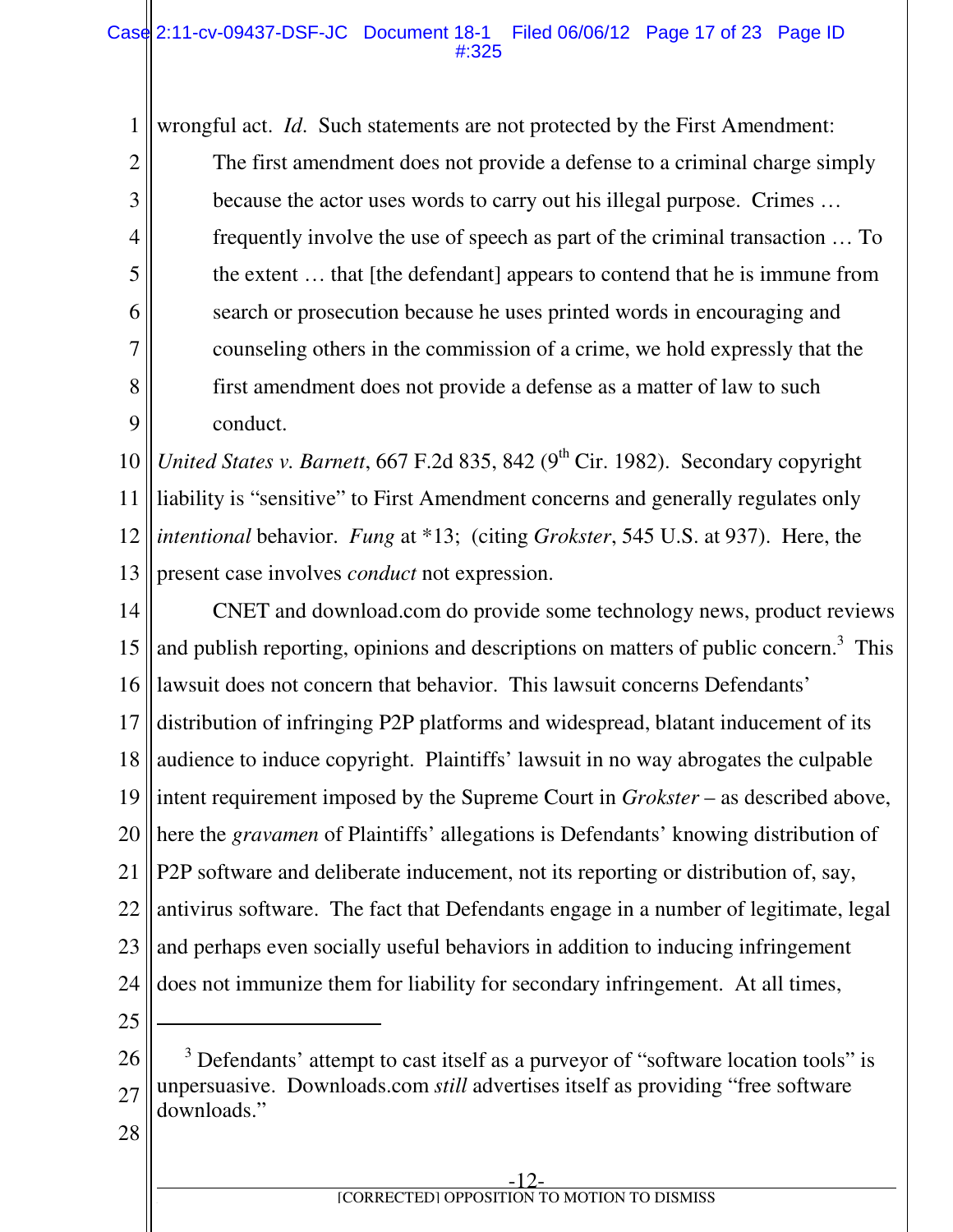1 2 3 4 5 Defendants were free to either stop distributing P2P software or at least stop advocating that this software be used to steal music. Here, there is absolutely no risk that secondary liability would thwart or even chill socially beneficial and legal activity – especially where Defendants' culpable intent to induce infringement is so readily apparent.

6 7 8 9 10 11 12 13 14 15 16 17 18 19 20 21 Defendant references other internet based companies like Facebook, Twitter and Wikipedia supported by advertising that offer "commentary, evaluation and user tips" on P2P services and claims that, under Plaintiffs theory of liability, these services would be liable for secondary infringement for "providing truthful information and links" to P2P services. Not so. Plaintiffs are not, at present, aware that these other Internet companies and services deliberately and consciously induced users to violate copyrights via P2P in the way that CNET and Downloads.com did. To the extent that other companies made statements evidencing the intent to induce infringement while distributing P2P software, Plaintiffs maintain they would then be liable for secondary infringement. CBS certainly does not identify any statements or other evidence that these other companies did anything of the sort. As discussed above, that Defendants did not know the identity of the direct infringers or the identity of the copyright owner victim also does not immunize Defendants from liability here – Defendants knew that a massive number of "unknown persons" were stealing a massive amount of music.

22 23 24 25 26 27 Completely lacking from CBS's Motion to Dismiss is any policy or other justification for allowing a website or company to actively broadcast a message designed to stimulate others to infringe copyrights. Nor does CBS explain why holding it liable for broadcasting such messages while simultaneously distributing software designed for infringement would have any negative impact on entities or services engaged in legitimate business.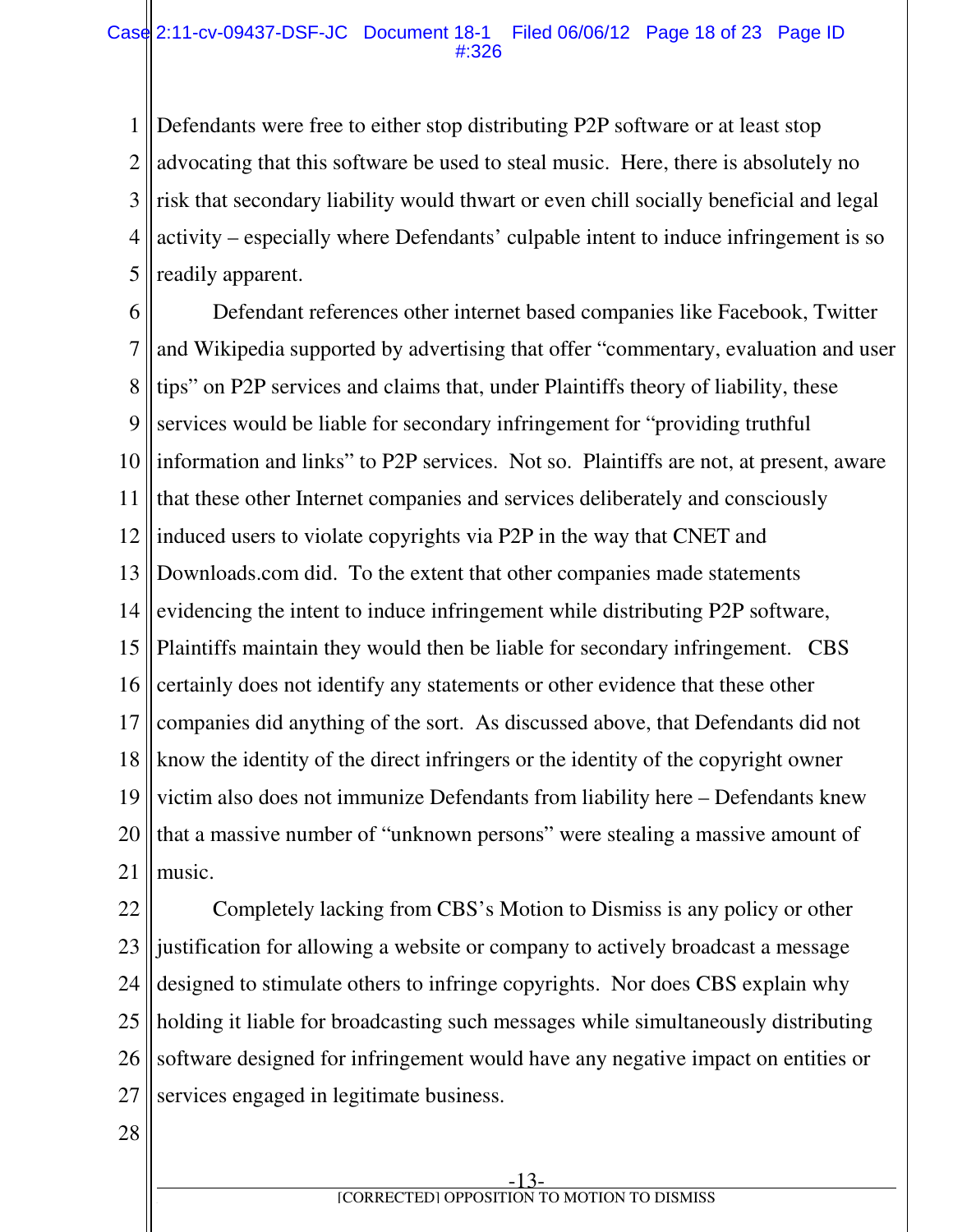1 2 3 4 5 6 7 8 9 10 11 12 13 14 15 16 17 18 **C. Plaintiffs Have Pleaded a Cause of Action for Contributory Infringement**  CBS argues that, under existing Ninth Circuit precedent, a cause of action for contributory infringement requires pleading actual knowledge of specific acts of infringement of Plaintiffs' work. This argument re-hashes the same arguments that Napster unsuccessfully attempted to advance in the *Fonovisia v. Napster, Inc.* case and that the Ninth Circuit rejected.  $2002$  WL 398676.<sup>4</sup> In that case, like CBS, Napster argued that the *A&M Records, Inc. v. Napster, Inc.*, 239 F.3d 1004 (9<sup>th</sup> Cir. 2001) required actual knowledge of specific acts of infringement for computer systems operators. Id. At \*5. As the *Fonovisia* court explains, *A&M Records* did no such thing. For starters, *A&M Records* itself found that "[T]he evidentiary record here supported the district court's finding that plaintiff's would likely prevail in establishing that Napster *knew or had reason to know* of its users' infringement of plaintiffs' copyrights." 239 F.3d at 1021. The court found that Napster had constructive knowledge because: (1) Napster executives have record industry experience; (2) they have enforced intellectual property rights in other instances; (3) Napster executives have downloaded copyrighted songs from the system; and (4) they have promoted the site with "screen shots listing infringing files." Id.; *Fonovisia* at \*5.

19 20 21 22 In *Fonovisia*, the 9<sup>th</sup> Circuit also explained the statement in *A&M Records* that "absent specific information which identifies infringing activity, a computer systems operator cannot be held liable for contributory infringement merely because of the structure of the system allows for exchange of copyrighted material."

- 23 24 *Fonovisia* at \* 6 (citing *A&M Records*, 239 F.3d at 1021). The language does not remove constructive knowledge as a basis for liability, but rather deals with the
- 25

 $\overline{a}$ 

<sup>26</sup> 27 <sup>4</sup> Although unpublished, *Fonovisia* has been cited by a number of federal courts for principles of secondary liability, including *Metro-Goldwyn-Mayer Studios, Inc. v. Grokster*, *Ltd*., 518 F.Supp.2d 1197 (C.D. Cal. 2007).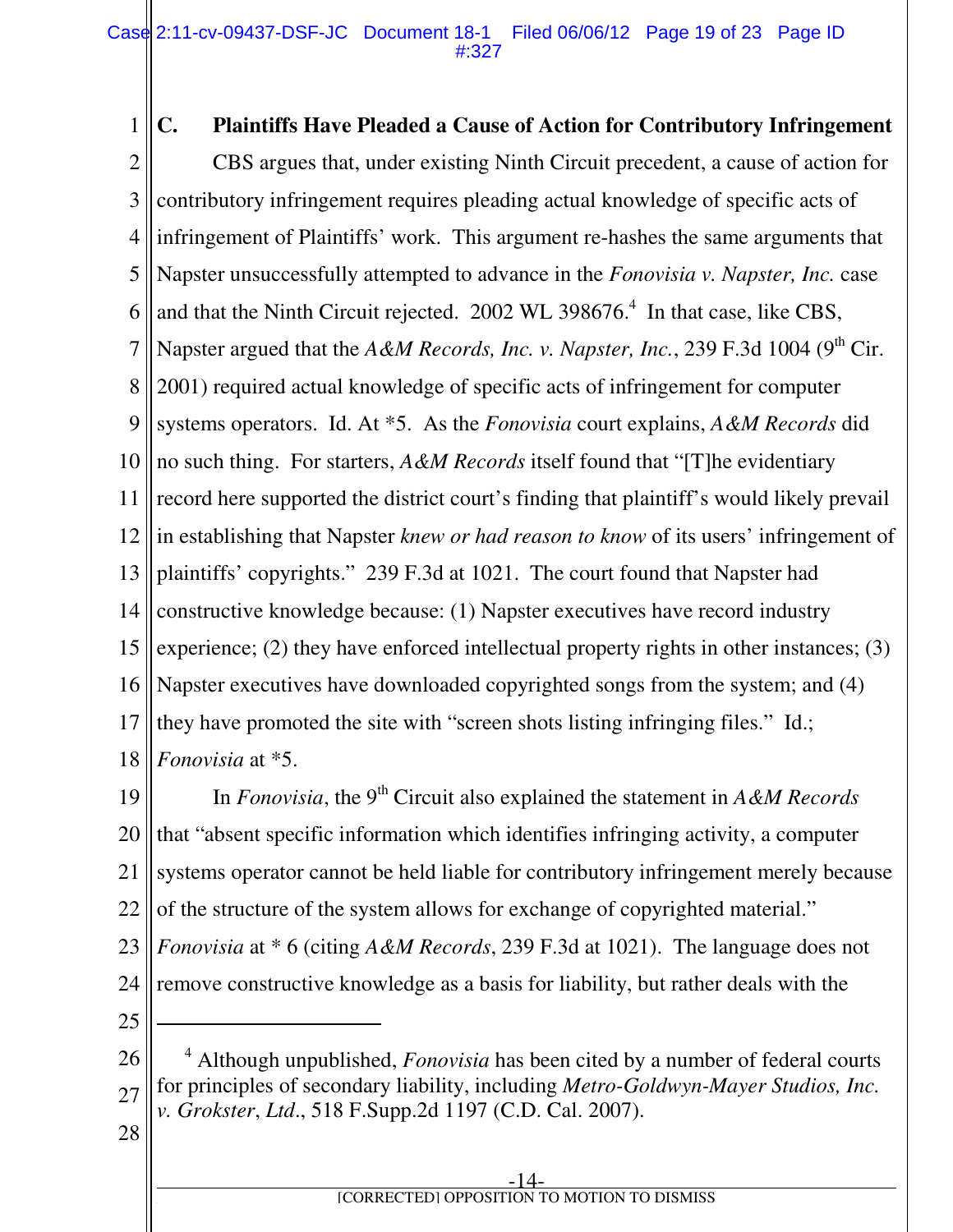1 2 3 4 5 6 7 8 specific situation where secondary liability is predicated solely on a computer system's architecture. Where liability is predicated solely on a system's architecture, the concerns of *Sony Corp. v. Universal City Studios, Inc.* that the system might have substantial non-infringing uses come into play. In that situation, actual knowledge of infringement is required to safeguard the *Sony Corp.* policy rationales. *Fonovisia* at \*6-7. However, where secondary liability is premised on *conduct* (as opposed to system architecture), "a range of conduct … may give rise to constructive or actual knowledge."

9 10 Here, as CBS acknowledges, Plaintiffs plead both actual and constructive knowledge. Complaint ¶ 161.

11 12 13 14 15 16 17 18 19 20 21 22 23 24 25 CBS's cases are inapposite. The contributory infringement holding in *UMG Recordings, Inc. v. Shelter Capital (Veoh),* 667 F.3d 1022 (9<sup>th</sup> Cir. 2011) does not address the knowledge requirement for contributory infringement (although it does contain an extensive discussion of the knowledge requirement in the DMCA safe harbor provision – a doctrine clearly not relevant here). In *Perfect 10, Inc. v. Amazon, Inc.*, 508 F.3d 1146, the issue of actual versus constructive knowledge was not before the court. There, the plaintiff had sent notices to Google that its search engine linking had violated its copyrights. Therefore, the Court did not even consider whether plaintiff could establish Google's constructive knowledge. Nor does Footnote 11 of that case support CBS's position either, it states: "Google's activities do not meet the 'inducement' test explained in *Grokster* because Google has not promoted the use of its search engine specifically to infringe copyrights." 508 F.3d at 1171. This quotation is more relevant to Plaintiffs' inducement claim, but Plaintiffs have clearly plead that CBS promoted software specifically for purposes of infringement.

26 27 28 CBS's proposed novel interpretation of the knowledge requirement is bad policy. Requiring actual knowledge of the infringement of specific works, in the words of the 9<sup>th</sup> Circuit: "would give rise to strategic ignorance of monstrous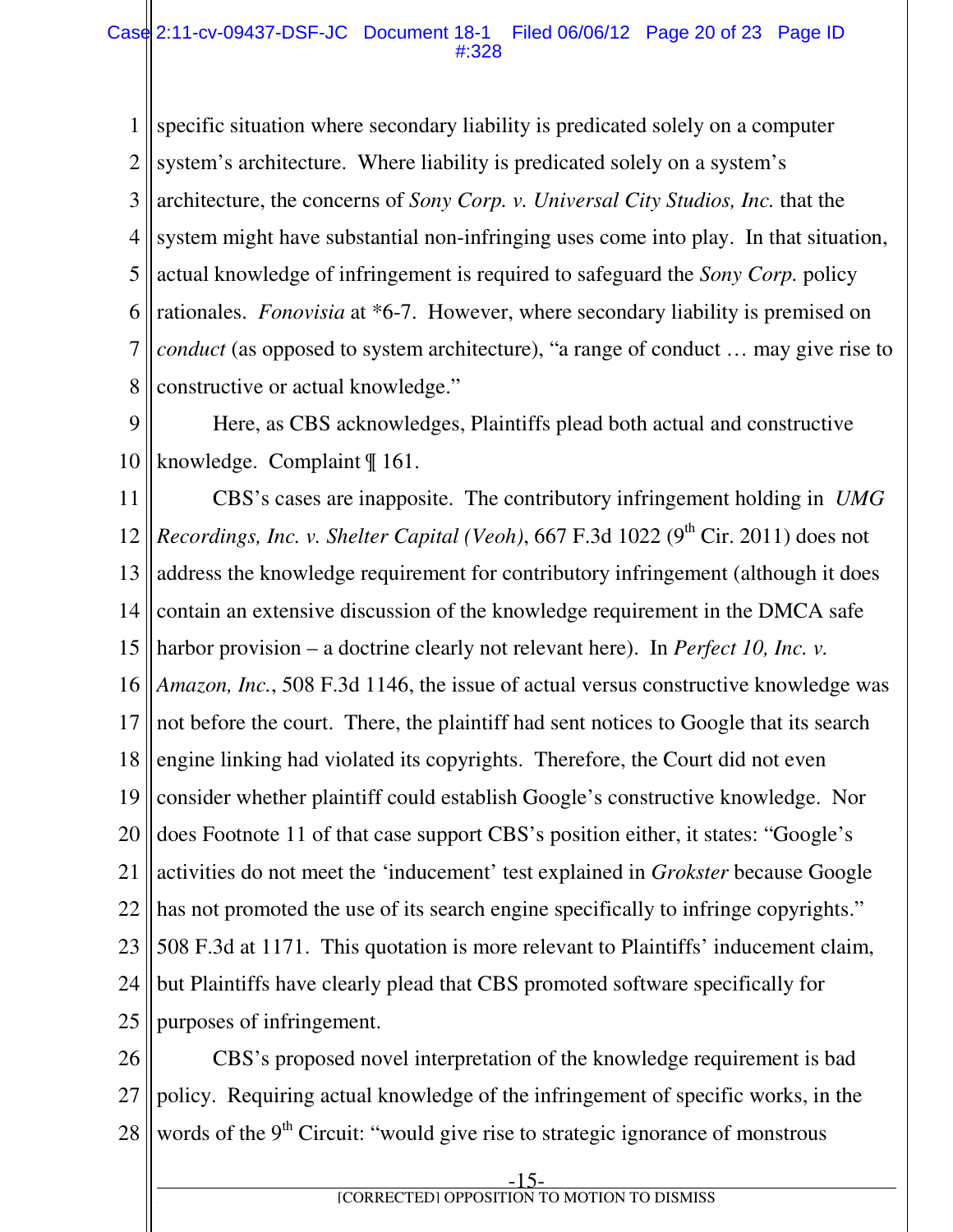1 2 3 4 5 6 7 8 9 proportions" and would allow CBS and P2P systems operators "unprecedented shelter from the reach of the Copyright Act." *Fonovisa* at \*9. This is especially true here where, as documented extensively in Plaintiffs' Complaint, CBS knew of *and encouraged* the massive infringement carried out through software it distributed and promoted for infringement. If liability could only exist after Plaintiffs notified CBS that their specific copyrights were being infringed on the networks constructed with the software it distributed (which is the practical upshot of CBS's articulation of the knowledge requirement), it would encourage CBS to engage in the "worst form of willful blindness." *Id*.

10 11 12 Finally, to the extent that CBS has articulated the correct pleading standard for contributory liability, Plaintiffs should be granted leave to amend to allege specific acts of infringement of their works.

13 14

## **D. Plaintiffs Have Pleaded a Cause of Action for Vicarious Infringement**

15 16 17 18 19 20 21 22 23 24 25 26 27 28 Plaintiffs' articulation of the vicarious liability standard leaves out an important basis for vicarious liability. The necessary level of control required for vicarious liability may be present either through a "right and ability" to control the direct infringement *or* by "pervasive participation" in the "formation and direction" of the direct infringers. *Fonovisa, Inc. v. Cherry Auction Inc.*, 76 F.3d 259, 263 (9<sup>th</sup>) Cir. 1996) (citing *Gershwin Pub. Corp. v. Columbia Artists Mgmt Inc.*, 443 F.2d 1159, 1163 ( $2<sup>nd</sup>$  Cir. 1971)). In *Gerswhin*, ASCAP brought a copyright infringement action against Columbia Artists Management, Inc. (CAMI) for musical compositions performed at concerts sponsored by local community concert associations promoted by CAMI. CAMI was an industry association that created local nonprofit organizations to produce concerts, and also managed its own artists. While the court found that CAMI lacked "formal power to control" either the local associations it created or the artists it managed, it was nonetheless vicariously liable for the infringement on account of its "pervasive participation in the formation and

-16 **f EXECUTED** [CORRECTED] OPPOSITION TO MOTION TO DISMISS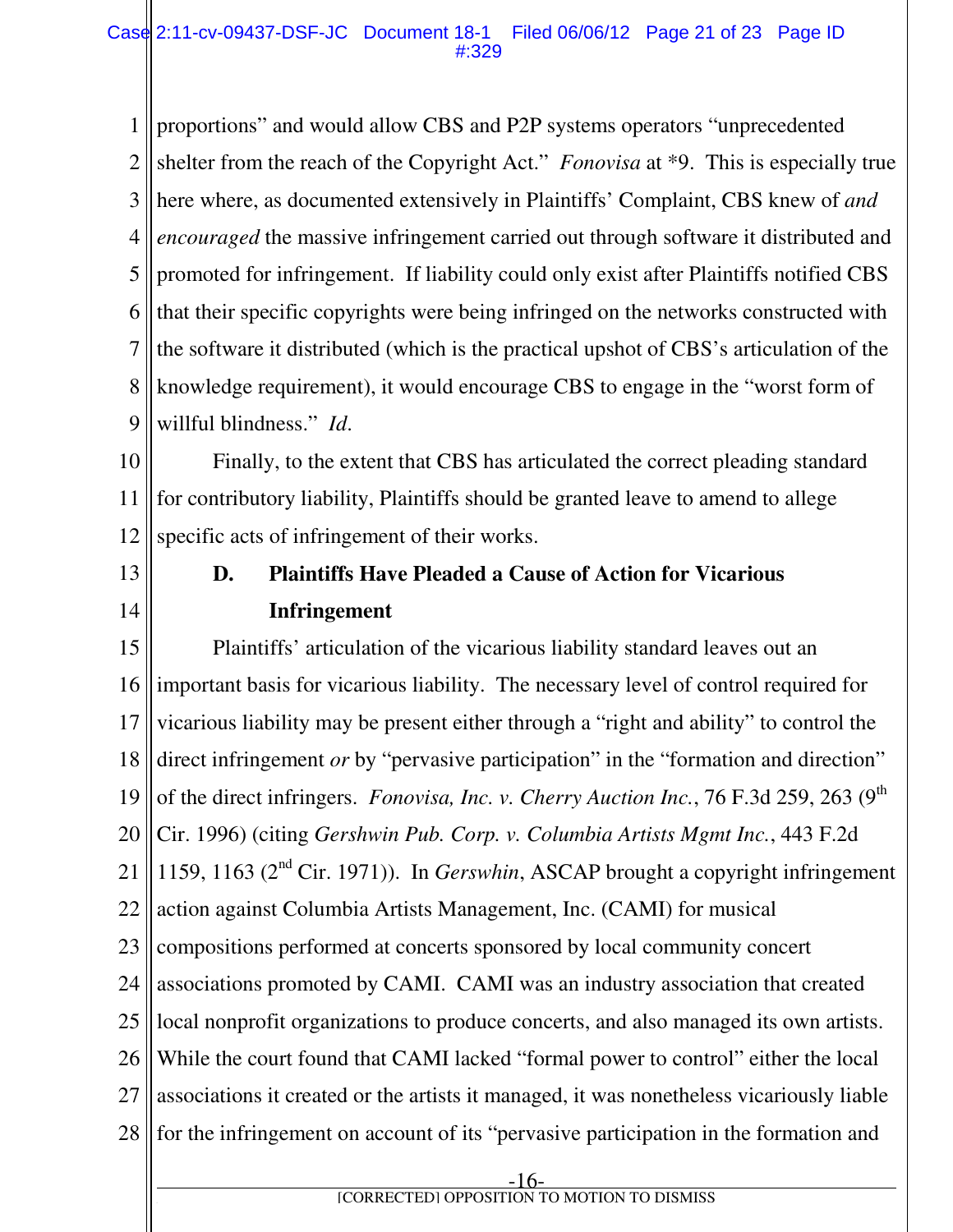#### Case 2:11-cv-09437-DSF-JC Document 18-1 Filed 06/06/12 Page 22 of 23 Page ID #:330

1 2 3 direction" of the local associations and their programming. 443 F.2d at 1163. Among other things, CAMI created the market for and advertised the performances, and derived substantial financial benefit from the conduct of the primary infringers.

4 5 6 7 8 9 10 11 12 13 14 15 16 Plaintiffs' allegations here resemble the situation in *Gerswhin* – Plaintiffs have alleged that CBS created several vast networks for infringement, promoted direct infringement on those networks, instructed users how to use those networks for infringement, and benefitted financially from these activities. It is likely that P2P software publishers looked to CNET and Download.com to provide guidance as to what infringement-preventing procedures or policies were necessary in order for a program to be distributed commercially (CBS's answer: None). Given CBS's alleged importance in the distribution and ongoing viability of P2P networks, CBS clearly had a "pervasive participation" in the formation and direction of pirate computer networks. For this reason, all of the cases cited by CBS have no application here – the search engines, credit processing systems and wireless carrier defendants in those cases were not alleged to have the same pervasive, central role in online piracy as Plaintiffs allege CBS to have played.

17 18 19 20 21 22 23 24 25 26 27 28 The amount of control necessary to support a finding of vicarious liability is "fact specific." *Adobe Systems Inc. v. Canus Productions, Inc.*, 173 F.Supp.2d 1044, 1053 (2001). Even if CBS were correct on the standard of supervision and control necessary for vicarious liability, plaintiffs have not yet discovered the true nature of the relationship (contractual or otherwise) between CBS and the software publishers / P2P networks that CBS promoted and distributed over the Internet. It is possible, for example, that the contractual arrangement between CBS and these entities gives CBS significant power to regulate or control the network activity of software it distributes – even with respect to the removal of certain files and/or blocking certain users. For this reason, these claims cannot be adjudicated in a motion to dismiss (unlike, say, the Google or Visa defendants, whose standard user